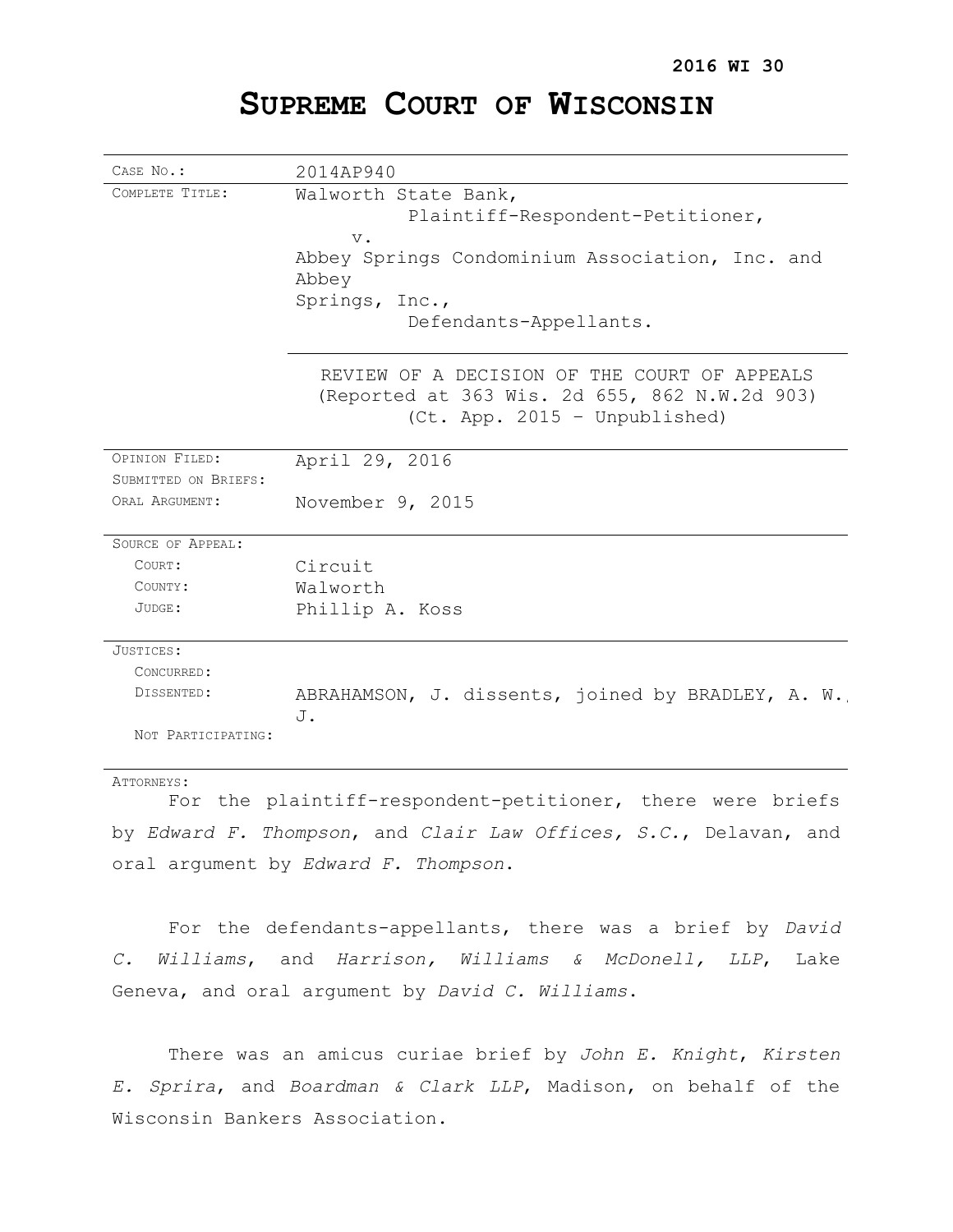### **2016 WI 30**

Clerk of Supreme Court

#### NOTICE

**This opinion is subject to further editing and modification. The final version will appear in the bound volume of the official reports.**  No. 2014AP940 (L.C. No. 2013CV855) STATE OF WISCONSIN THE RESERVE STATE OF WISCONSIN THE SERVER SOURT **Walworth State Bank, Plaintiff-Respondent-Petitioner, v. Abbey Springs Condominium Association, Inc. and Abbey Springs, Inc., FILED APR 29, 2016** Diane M. Fremgen

 **Defendants-Appellants.**

# REVIEW of a decision of the Court of Appeals. *Reversed and cause remanded*.

¶1 REBECCA G. BRADLEY, J. We must decide whether a condominium policy violates Wisconsin law. Abbey Springs Condominium Association, Inc. and Abbey Springs, Inc. (collectively, "Abbey Springs") have a Membership and Guest Policy that forbids both current and subsequent unit owners from utilizing recreational facilities until unpaid condominium assessments are paid in full. In other words, the policy forbids new owners of a particular unit from utilizing recreational facilities if there are outstanding assessments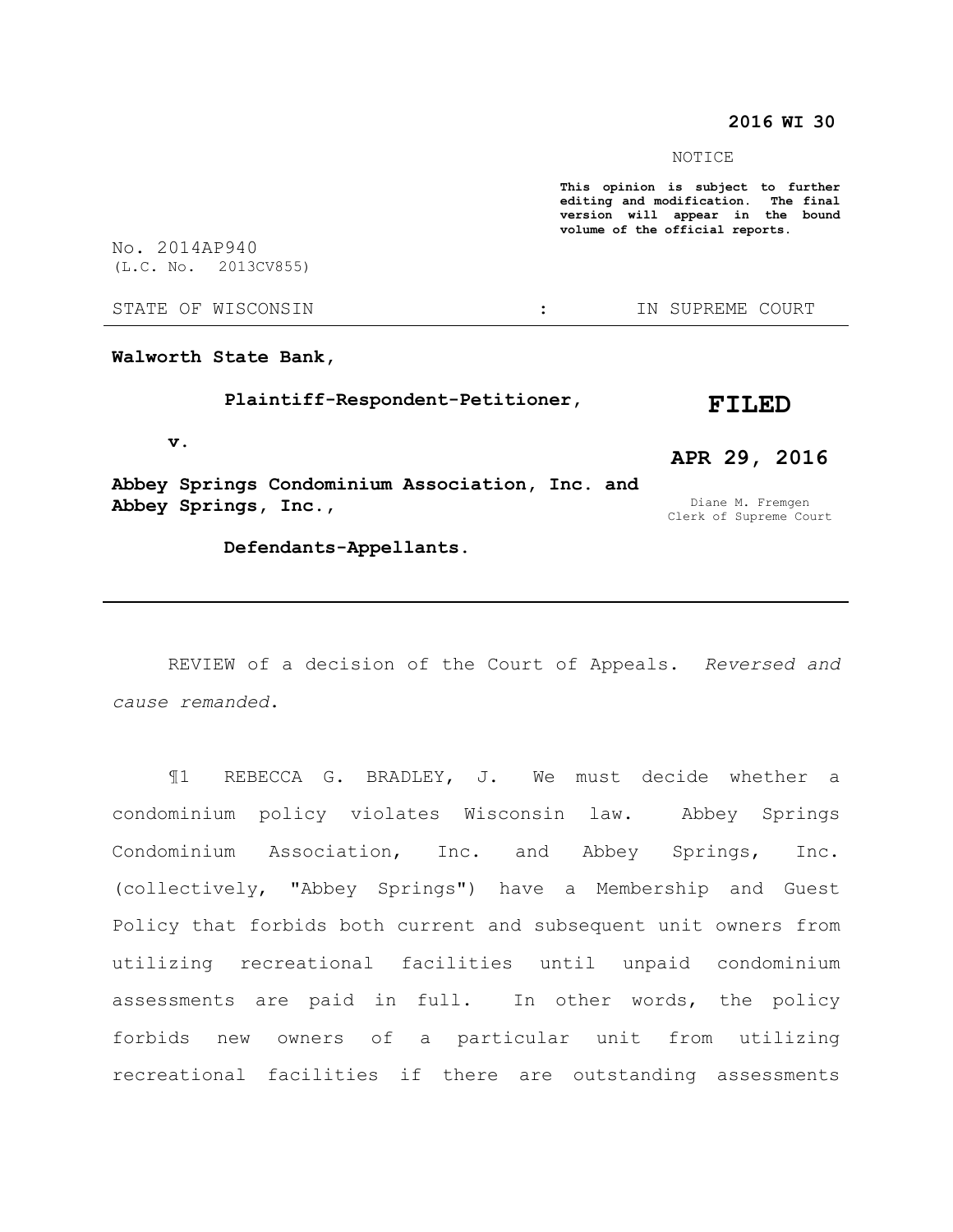attributable to the unit. Following a foreclosure action and sheriff's sale of the property at issue to Walworth State Bank, the Bank paid the former owner's outstanding assessments under protest. Walworth State Bank then asserted that the Abbey Springs policy violates Wisconsin law because it impermissibly revives a lien on the condominium units that was eliminated by the foreclosure action. As an alternative argument, Walworth State Bank argues that the policy renders title to the units unmarketable. The Walworth County Circuit Court<sup>1</sup> agreed with Walworth State Bank and granted it summary judgment. The court of appeals reversed.<sup>2</sup> For the reasons that follow, we reverse the court of appeals.

¶2 We hold that Abbey Springs's Membership and Guest Policy effectively revived the lien against the property that the Order for Judgment on Foreclosure and Judgment (hereinafter Foreclosure Judgment) entered against Abbey Springs and the former unit owners had extinguished. Although Abbey Springs concedes that Walworth State Bank had no legal obligation to pay the former owners' unpaid assessments following foreclosure, the policy dictates that any unpaid assessments stay with the unit and transfer to the new owners rather than travel with the

 $\overline{a}$ 

 $1$  The Honorable Phillip A. Koss presiding.

 $2$  Walworth State Bank v. Abbey Springs Condo. Ass'n, No. 2014AP940, unpublished slip op. (Wis. Ct. App. Mar. 26, 2015).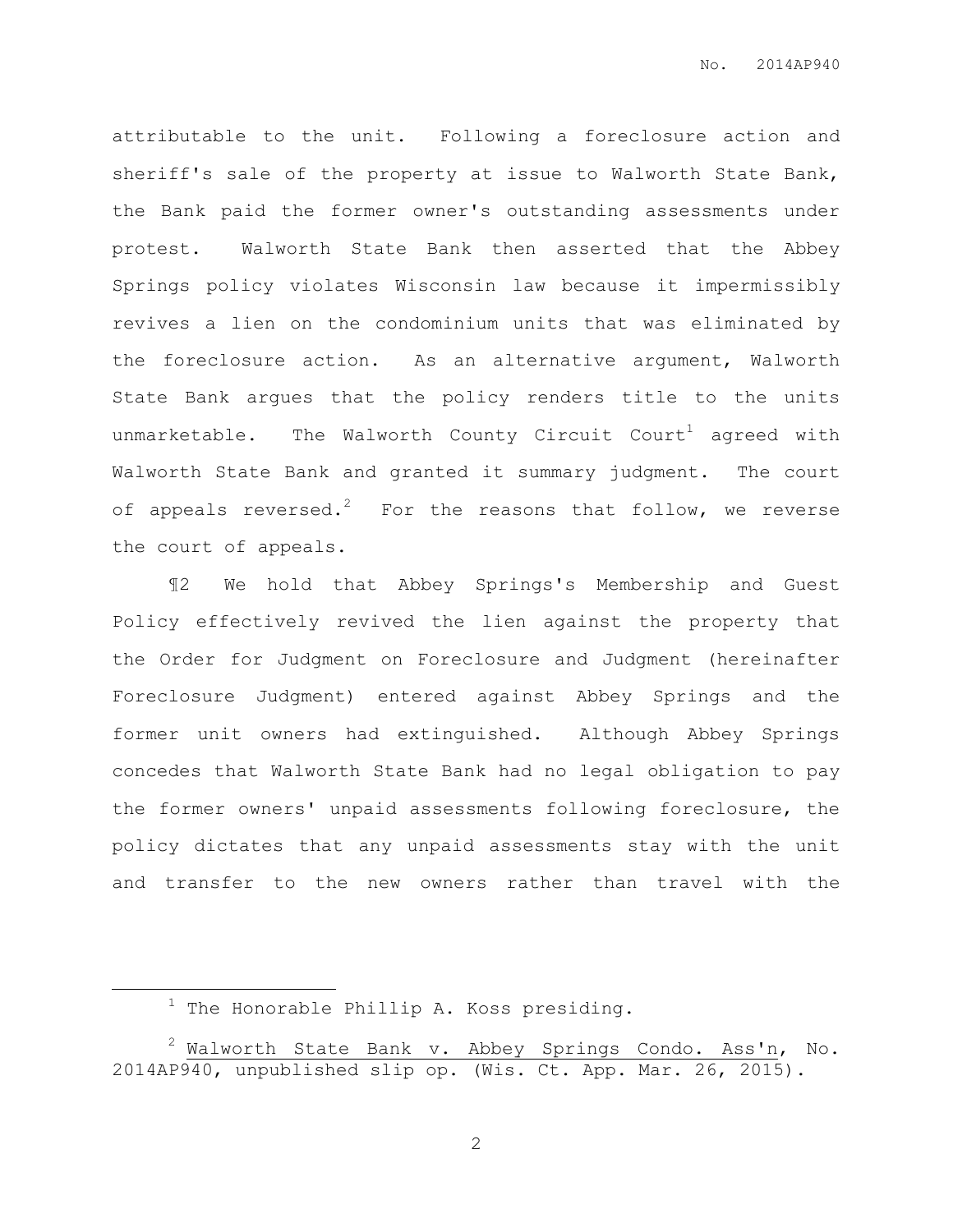former unit's owner who actually incurred the debt.<sup>3</sup> The policy does so by preventing a new purchaser of any unit, whose only connection to the unpaid assessments is through the unit itself, from accessing the recreational facilities if the prior owner failed to pay his or her assessments. As a result, the policy effectively allows Abbey Springs to assert a right against the property for the prior owner's unpaid assessments in violation of well-established foreclosure law. Furthermore, the policy violates the Foreclosure Judgment that eliminated "all right, title, interest, lien or equity of redemption" of Abbey Springs in and to the foreclosed units. Because we conclude that the condominium policy violates well-established foreclosure law and the Foreclosure Judgment entered in the underlying foreclosure action, we do not address Walworth State Bank's argument that the policy renders the unit's title unmarketable.

# I. Background

A. Units 18 and 19 at Abbey Springs

¶3 Walworth State Bank held a first real estate mortgage on Units 18 and 19, a single family residence on two lots, in Abbey Springs Condominium No. 1. Unit owners in Abbey Springs Condominium No. 1 pay assessments that allow access to recreational facilities that include a Yacht Club, restaurants,

 $\overline{a}$ 

<sup>3</sup> Presumably Abbey Springs could pursue a separate action against the former unit owners to recover the unpaid assessments. Its Membership and Guest Policy nevertheless ties unpaid assessments to the unit itself, regardless of a change in unit ownership.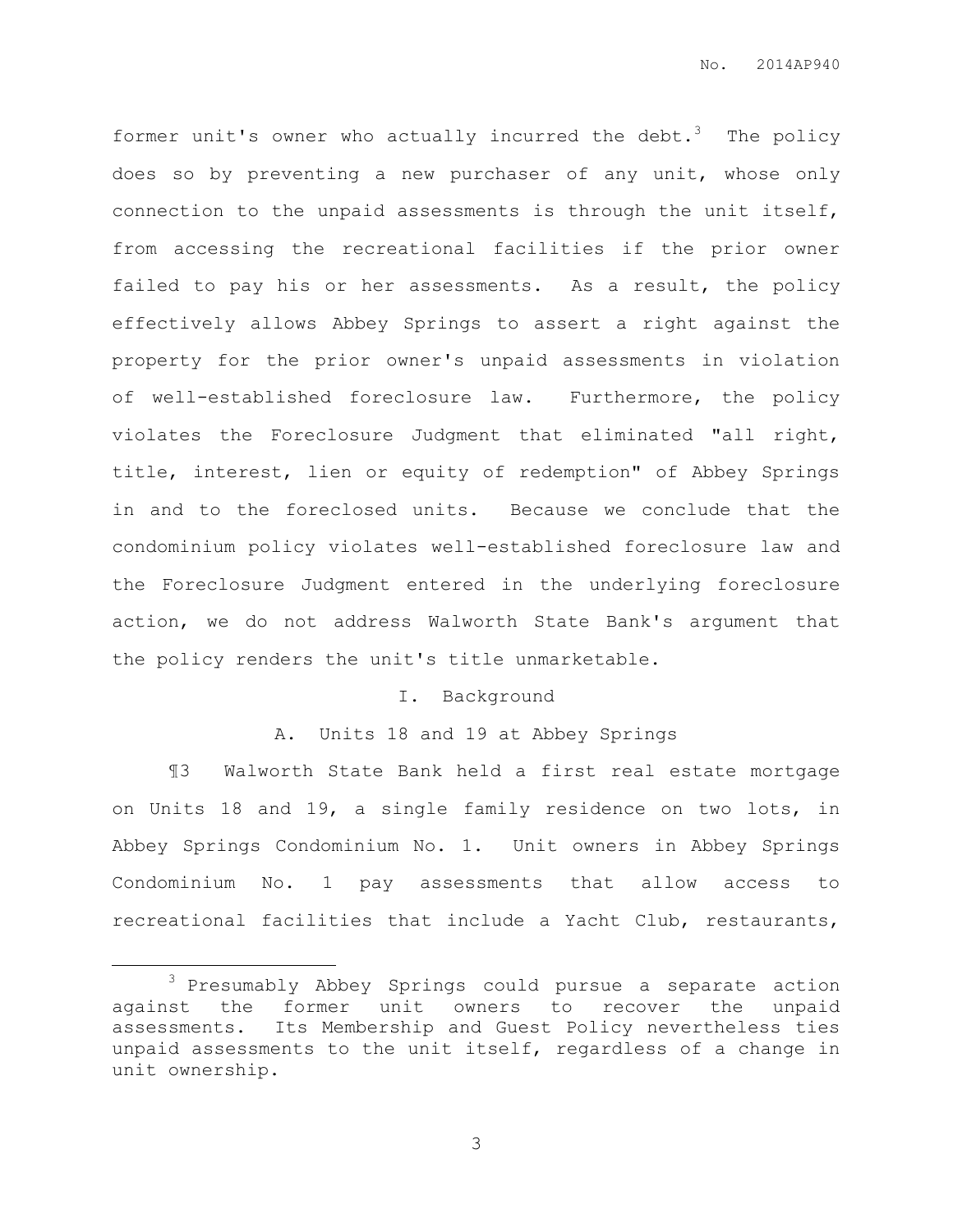fitness and golf facilities, and boat slips. $4$  These recreational facilities are not listed as common elements of units located in Abbey Springs Condominium No. 1.

¶4 Abbey Springs has a Membership and Guest Policy that suspends both current unit owners and subsequent owners from the recreational facilities if unpaid assessments attributed to the unit are 90 days past due. The policy, in pertinent part, provides:

If any regular monthly or special assessment against any Unit is delinquent for more than ninety (90) days past its due date, the owner or owners of that Unit, and any subsequent owners, shall automatically and without notice be suspended from any use or occupation of the Yacht Club, Clubhouse Grille, Pool Café, fitness facilities, golf facilities, and boat launching facilities, until such time as assessments are paid in full.

¶5 In addition, Abbey Springs has Bylaws that govern operation of the property. Article V, Section four, titled Waiver of Use, provides that "no unit owner may exempt himself from liability for his contribution towards the common expenses or recreational facilities expenses by waiver of the use or enjoyment of any of the common areas and facilities or the recreational facilities, or by abandonment of his unit."

 $\overline{a}$ 

 $4$  As we understand it, the assessments cover membership costs and unit owners are required to pay additional costs for the actual use and enjoyment of at least some of the recreational facilities. For example, the Membership and Guest Policy indicates that members are provided "a member account for which they can charge any club-related expense" and that unit owners are responsible for all charged amounts.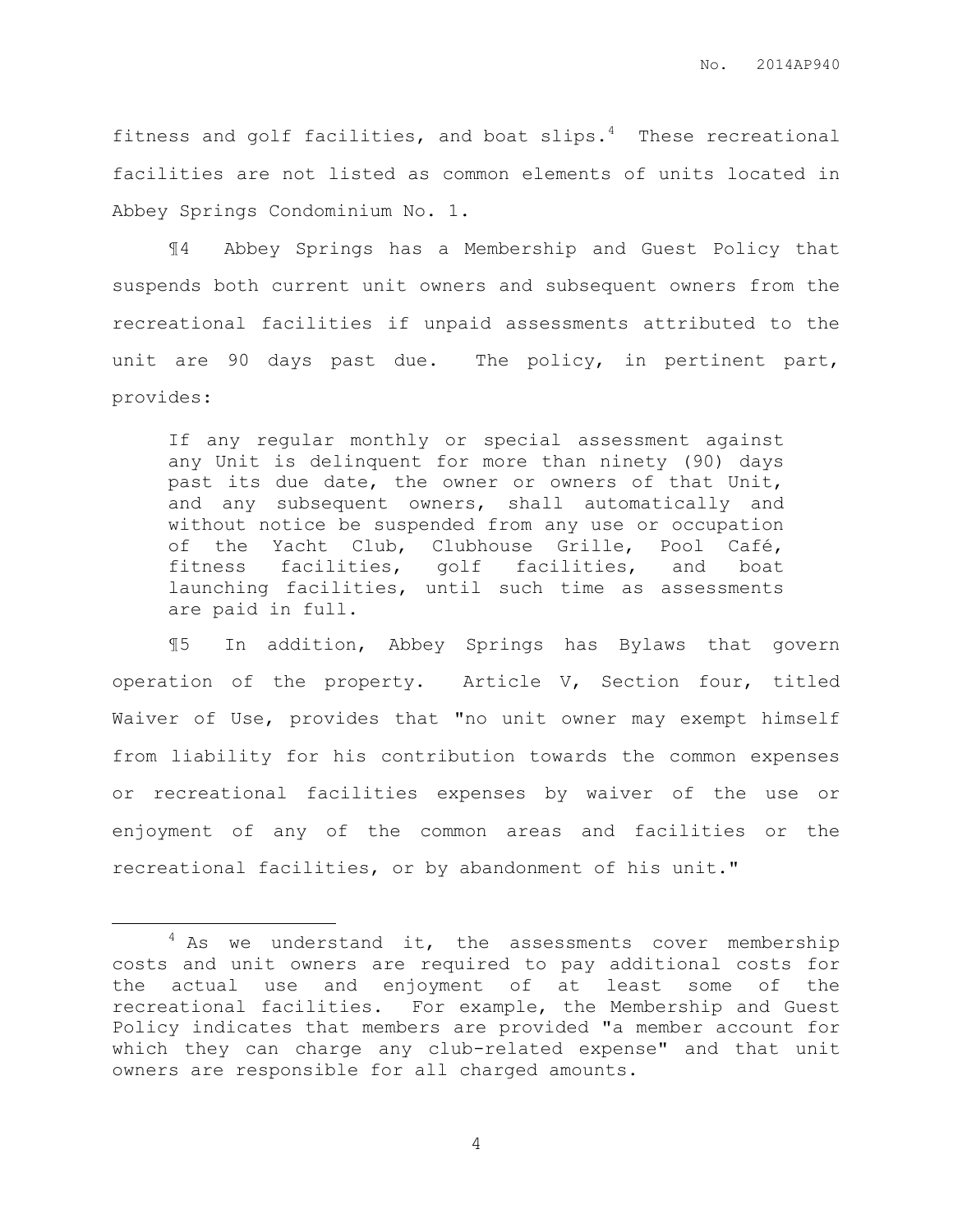## B. Underlying Foreclosure Action

¶6 In 2012, Walworth State Bank initiated a foreclosure action against the owners of units 18 and 19, a single family residence. The Complaint named Abbey Springs as a defendant in that action due to its claim of unpaid assessments attributable to the property. In January 2013, the Walworth County Circuit Court entered a Foreclosure Judgment. It determined the total amount owed Walworth State Bank to be \$855,511.41. The circuit court's order and judgment in the foreclosure action also provided that the current owners and Abbey Springs were "forever barred and foreclosed of all right, title, interest, lien or equity of redemption" in and to the property. The circuit court retained jurisdiction in the foreclosure action "until redemption, or confirmation of sale, whichever occurs first." Walworth State Bank later purchased the property in a sheriff's sale. On April 29, 2013, the circuit court confirmed the sheriff's sale of the property to Walworth State Bank.

¶7 Prior to the sheriff's sale, Abbey Springs sent a letter to Walworth State Bank to alert the Bank to a policy it had adopted "to forbid use of the recreational facilities to the owners or occupants of any unit upon which assessments or other amounts owed to the Association are delinquent, regardless of whether or not the Association's lien rights were eliminated by foreclosure." Abbey Springs suggested that Walworth State Bank include notification of this policy in its announcements of the sheriff's sale of the property. On February 5, 2013, Abbey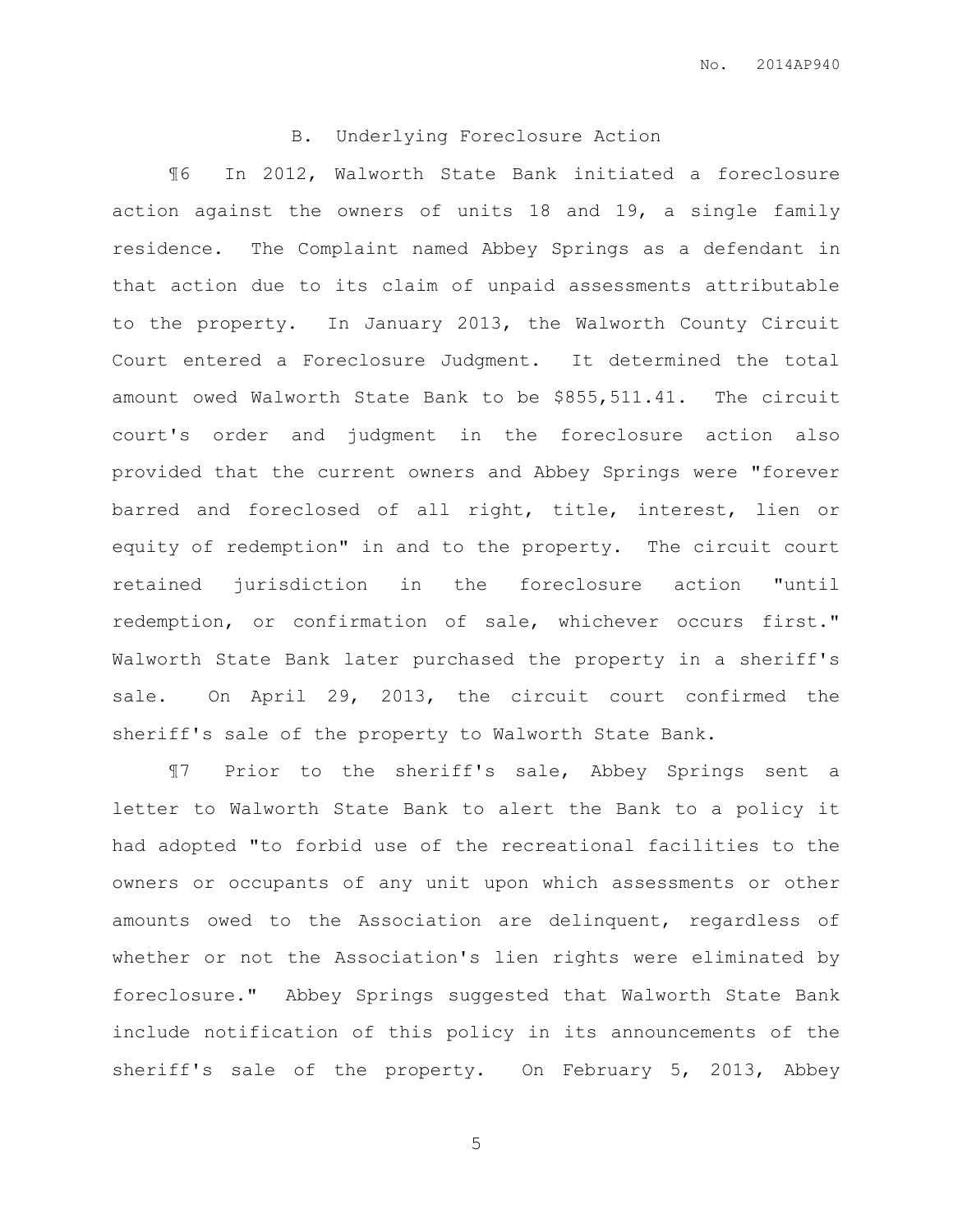No. 2014AP940

Springs sent a follow up letter to Walworth State Bank with a copy of the Membership and Guest policy enclosed.

¶8 Walworth State Bank responded to Abbey Springs's letters on June 24, 2013 and asserted that the Membership and Guest Policy violated numerous laws and the order in the foreclosure action. On June 26, 2013, Abbey Springs countered that it "does not claim, and has never claimed, that Walworth State Bank or any grantee from Walworth State Bank is liable for past assessments due the Association."

¶9 Walworth State Bank arranged for the property to be sold to new buyers with a closing scheduled for July 12, 2013. However, on July 12, 2013, Abbey Springs's Executive Director issued a letter stating that the outstanding assessments would be satisfied if "the seller pays Abbey Springs \$13,225.32." As a result, the new buyers refused to close on the property as scheduled. On the same day, July 12, 2013, Walworth State Bank sent Abbey Springs another letter accusing the condominium association of "thwarting" the sale and requiring Walworth State Bank to pay the outstanding assessments. Abbey Springs reasserted its position—the Bank was not required to pay the prior owner's outstanding assessments——in a July 16, 2013 letter. Ultimately and under protest, Walworth State Bank paid the prior owners' unpaid assessments in the amount of \$13,225.32 to complete the sale of the property to the new owners.

# C. Procedural History

¶10 Walworth State Bank filed suit against Abbey Springs and asked the circuit court to declare Abbey Springs's policy in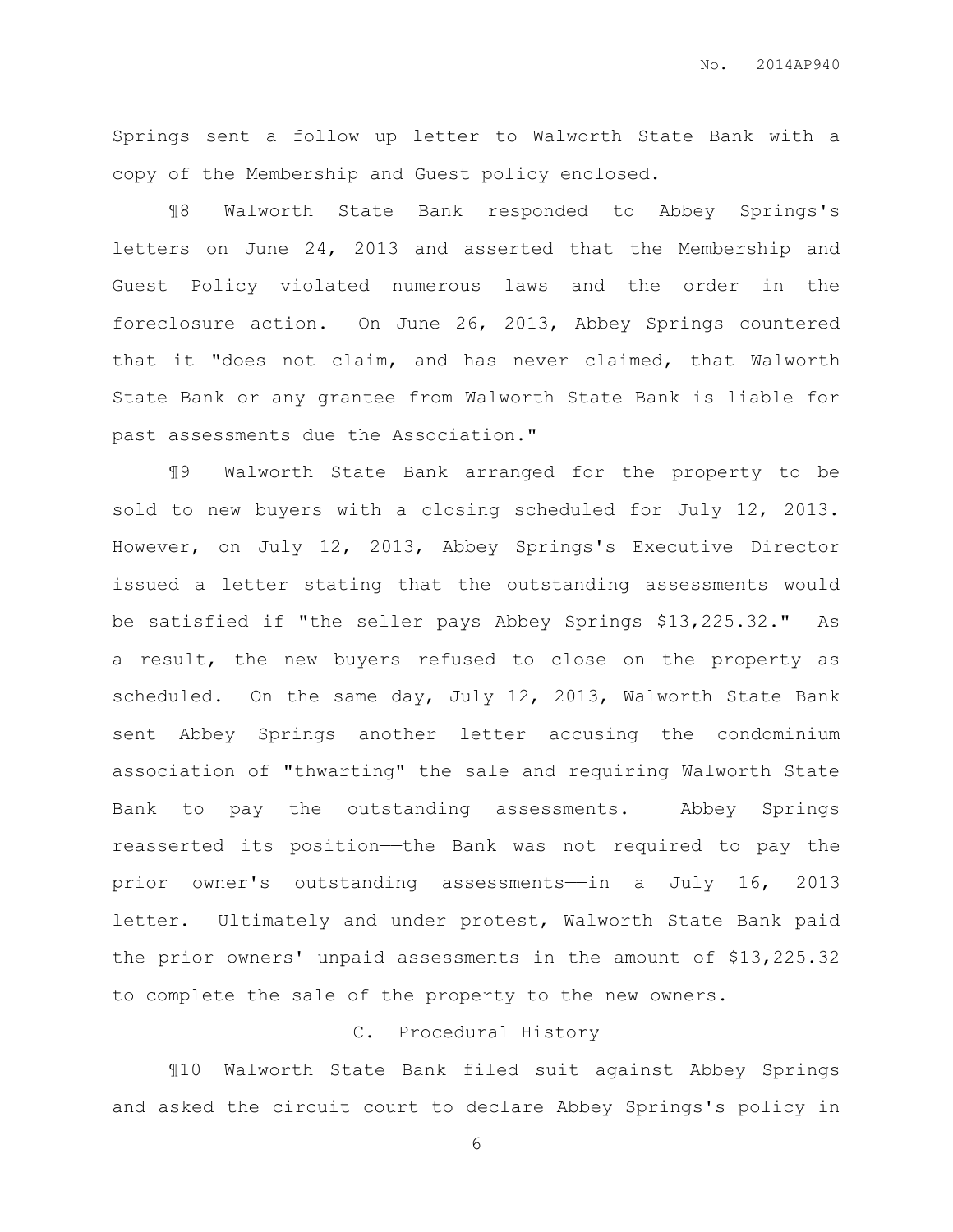violation of Wisconsin law and to order judgment in the amount of \$13,225.32 for the assessments it paid under protest. The circuit court granted Walworth State Bank's summary judgment motion after considering cross-motions for summary judgment. It determined that Abbey Springs's policy violated Wisconsin law by holding new owners jointly and severally liable for the prior owners' unpaid assessments in violation of Wis. Stat.  $$703.165(2)$   $(2013-14)^5$  and by affecting the quality and marketability of the property's title in violation of Wis. Stat. § 703.10(6). It also granted Walworth State Bank a monetary judgment against Abbey Springs in the amount of \$13,225.32.

¶11 The court of appeals reversed. Walworth State Bank v. Abbey Springs Condo. Ass'n, No. 2014AP940, unpublished slip op. (Wis. Ct. App. Mar. 26, 2015). It held that the policy was not contrary to any Wisconsin statute and that Walworth State Bank had "no obligation to pay the delinquent assessments." Id., ¶18. Specifically, it held that Wis. Stat. § 703.165(5)(b), which establishes lien priority for unpaid assessments, did not govern the issue of liability for the unpaid assessments. Id., ¶16. It further held that Wis. Stat. § 703.165(2), which governs liability for assessments, does not govern liability for unpaid assessments in an involuntary grant, such as the sheriff's sale that occurred here. Id., ¶18. It further reasoned that "[t]he policy merely created a pay-to-play

 $\overline{a}$ 

<sup>5</sup> All references to the Wisconsin Statutes are to the 2013- 14 version unless otherwise indicated.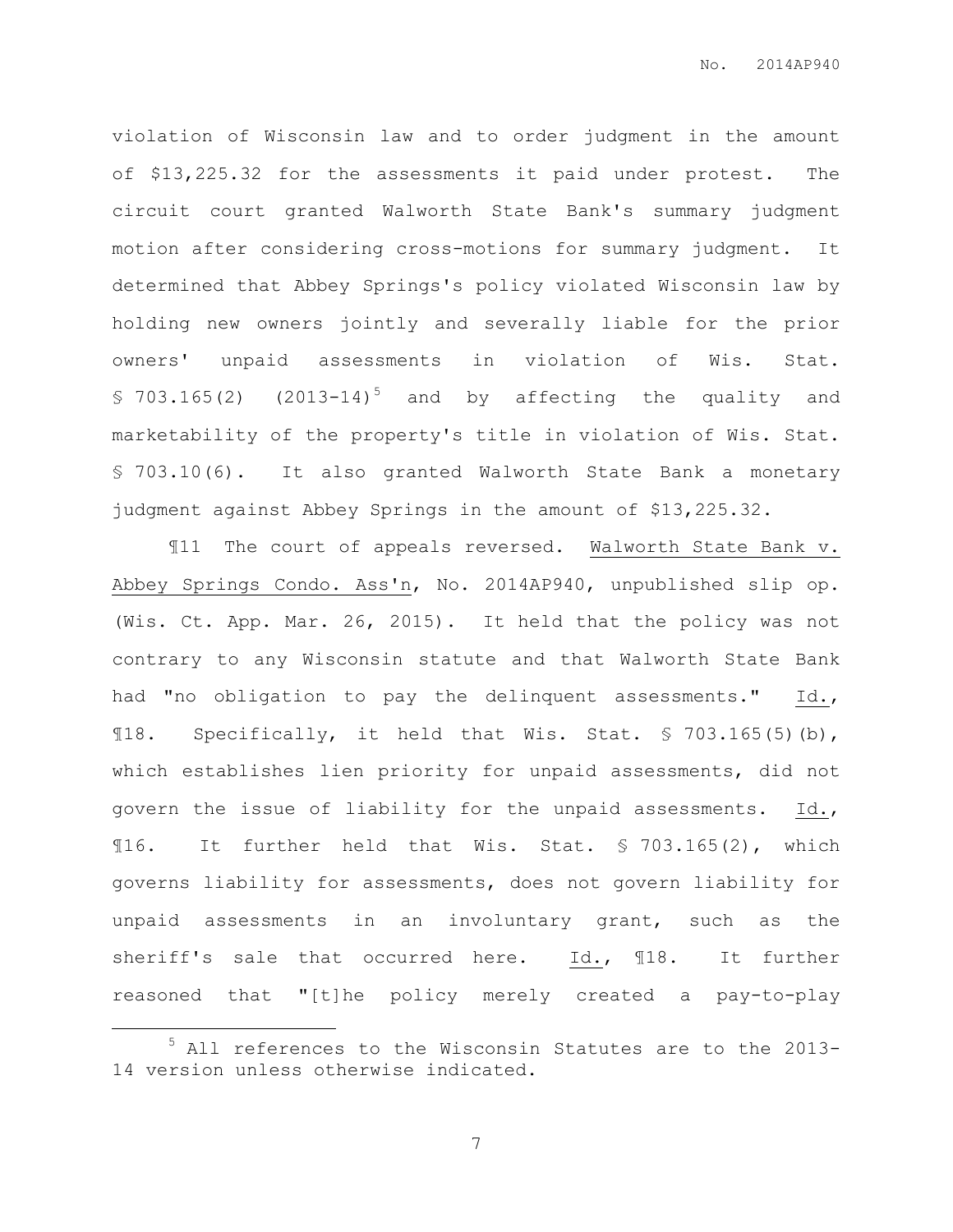requirement, and did not attempt to create joint and several liability in any respect."<sup>6</sup> Id.

#### II. Analysis

¶12 Appellate courts independently review orders for summary judgment utilizing the "same methodology as the circuit court." Yahnke v. Carson, 2000 WI 74, ¶10, 236 Wis. 2d 257, 613 N.W.2d 102. "Summary judgment is appropriate when 'the pleadings, depositions, answers to interrogatories, and admissions on file, together with the affidavits, if any, show that there is no genuine issue as to any material fact and that the moving party is entitled to a judgment as a matter of law.'" Id. (quoting Wis. Stat. § 802.08(2) (1995-96)).

A. Inapplicability of Wis. Stat. § 703.165(2)

¶13 Walworth State Bank argues that Abbey Springs's Membership and Guest Policy violates Wis. Stat. § 703.165(2) by holding subsequent owners who obtain property in an involuntary sale jointly and severally liable for the unpaid assessments of

 $\overline{a}$ 

 $6$  The court of appeals also held that Abbey Springs's policy did not render the units' title unmarketable because Walworth State Bank failed to produce any evidence that the policy prevented it from conveying title. Walworth State Bank v. Abbey Springs Condo. Ass'n, No. 2014AP940, unpublished slip op., ¶20 (Wis. Ct. App. Mar. 26, 2015).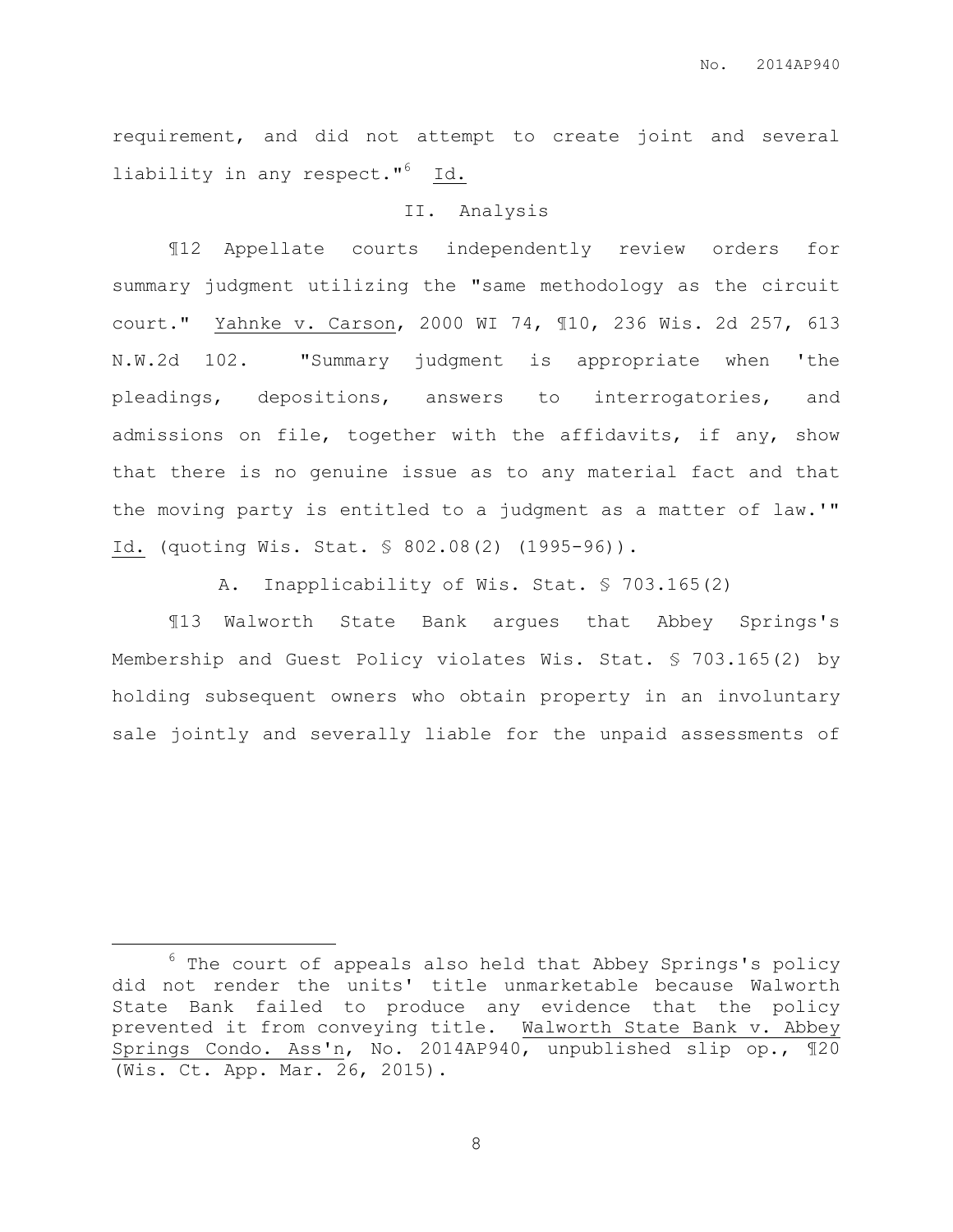past owners. It also asserts that the policy renders title to the units unmarketable in violation of Wis. Stat.  $\frac{1}{5}$  703.10(6).

¶14 Whether the Membership and Guest Policy is valid in light of the Foreclosure Judgment that eliminated "all right, title, interest, lien or equity of redemption" of Abbey Springs in and to the property, presents an issue of first impression that is not directly controlled by Wisconsin case law or the Wisconsin Statutes. Although Walworth State Bank argues that Wis. Stat. § 703.165(2) governs and that the policy is invalid under this statute, we do not agree.

¶15 Wisconsin Stat. § 703.165 is titled: "Lien for unpaid common expenses, unpaid damages, and unpaid penalties." Section 703.165(2) pertains to "liability for assessments" and states, in full:

A unit owner shall be liable for all assessments, or installments thereof, coming due while owning a unit, including any assessments coming due during the pendency of any claim by the unit owner against the association or during any period in which the unit is not occupied by the unit owner or is leased or rented to any other person. In a voluntary grant, the grantee shall be jointly and severally liable with the grantor for all unpaid assessments against the grantor for his or her share of the common expenses up to the time of the voluntary grant for which a statement of condominium lien is recorded, without prejudice to the

 $\overline{a}$ 

 $7$  Because we conclude that Abbey Springs's Membership and Guest Policy violates well-established foreclosure law, we do not address Walworth State Bank's alternative argument that the policy renders title to the units unmarketable under Wis. Stat. § 703.10(6). "Typically, an appellate court should decide cases on the narrowest possible grounds." Maryland Arms Ltd. P'ship v. Connell, 2010 WI 64, ¶48, 326 Wis. 2d 300, 786 N.W.2d 15.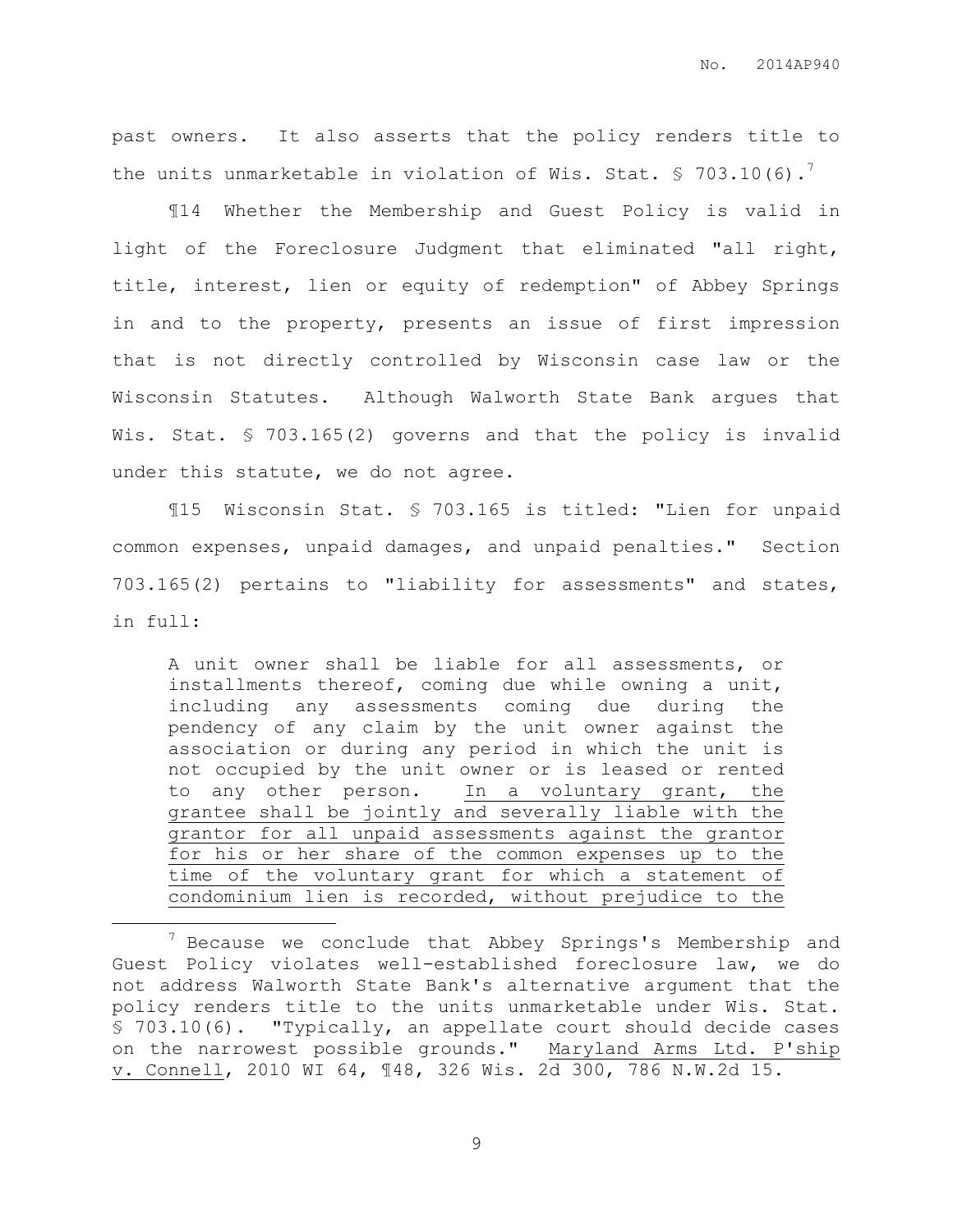rights of the grantee to recover from the grantor the amounts paid by the grantee for such assessments. Liability for assessments may not be avoided by waiver of the use or enjoyment of any common element or by abandonment of the unit for which the assessments are made.

Wis. Stat. § 703.165(2) (emphasis added). The statutory language emphasized above indicates that in a voluntary grant, a new owner is held jointly and severally liable for unpaid assessments owed by the prior owner. Walworth State Bank relies on this language to argue that the inverse must be true in an involuntary grant, such as a sheriff's sale. Specifically, Walworth State Bank's position is that in an involuntary grant, a new owner cannot be held jointly and severally liable for the outstanding assessments of the prior owner. However, we agree with the court of appeals that the language in  $$703.165(2)$ pertaining to voluntary grants of property has no bearing on the involuntary grant at issue here. The liability of a new owner for the outstanding debt of the prior owner under the circumstances of an involuntary grant is not directly addressed in Chapter 703 and it is not this court's place to speak where the legislature was silent. $8$ 

 $\overline{a}$ 

<sup>&</sup>lt;sup>8</sup> "The principle that a matter not covered is not covered is so obvious that it seems absurd to recite it." Antonin Scalia & Bryan A. Garner, Reading Law: The Interpretation of Legal Texts 93 (2012). "Courts must take statutes as they find them . . . . They are not the law-making body. They are not responsible for omissions in legislation." Id. (citing R.W.M. Dias, Jurisprudence 232 (4th ed. 1976)).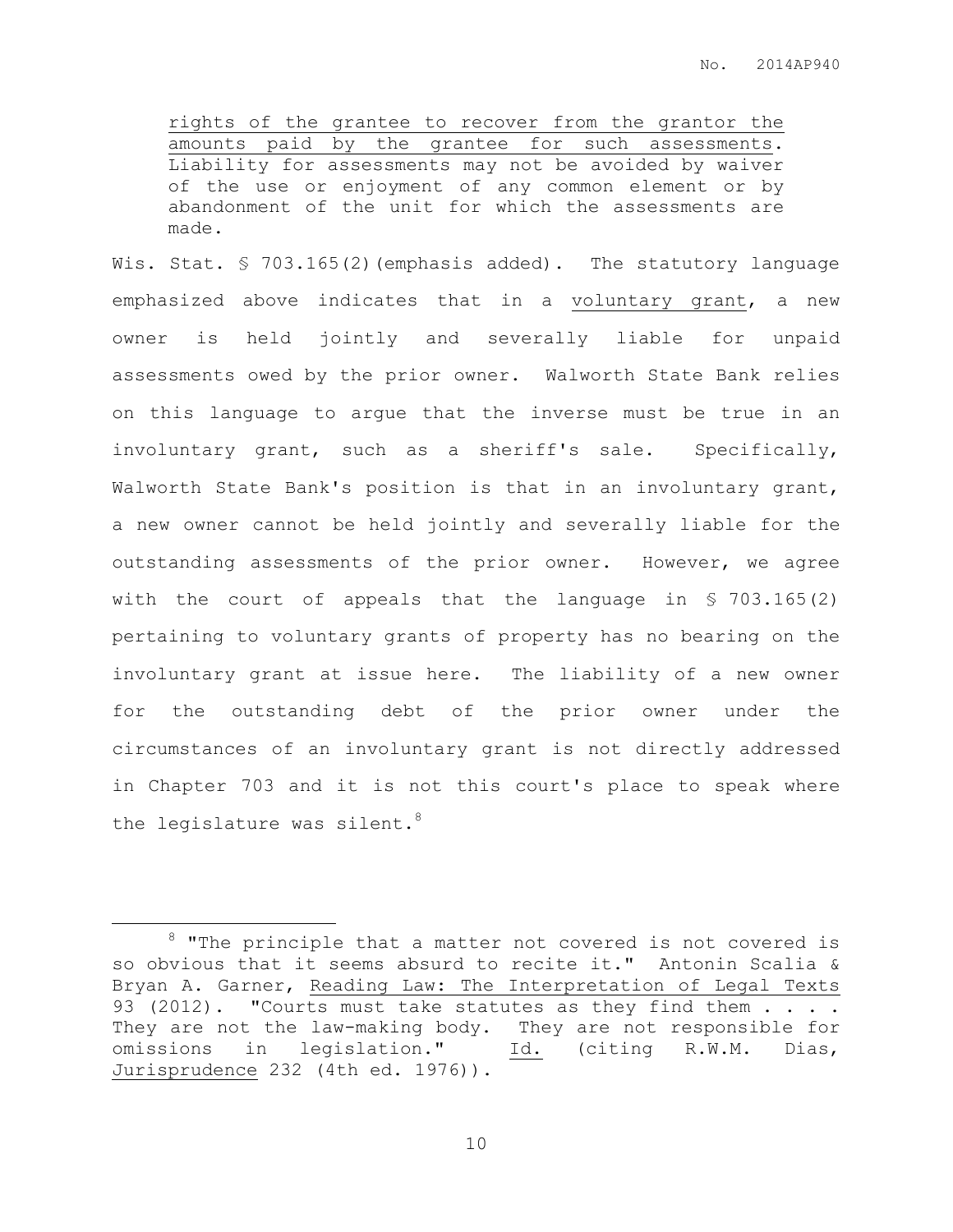### B. The Law of Foreclosure

¶16 Instead, we turn to pertinent statutory provisions governing condominiums, the Foreclosure Judgment entered against Abbey Springs in the underlying foreclosure action, and wellestablished foreclosure law to render a decision. Chapter 703 of the Wisconsin Statutes, known as the Condominium Ownership Act, governs condominiums. It explains that unpaid condominium assessments "constitute a lien on the units on which they are assessed" as long as certain statutory requirements are met. Wis. Stat. § 703.165(3). Assessments are defined as "regular and special assessments for common expenses and charges, fines, or assessments against specific units or unit owners for damages to the condominium or for penalties for violations of the declaration, bylaws, or association rules." Wis. Stat.  $$703.165(1)$ .

¶17 Wisconsin Stat. § 703.165(5) also governs the priority given to a lien for unpaid assessments. Applicable here is § 703.165(5)(b), which provides that "a first mortgage recorded prior to the making of the assessment" has priority over a lien for unpaid condominium assessments.

¶18 Here, it is undisputed that the former owners of Units 18 and 19 had unpaid condominium association assessments. As Wis. Stat. § 703.165(3) indicates, these unpaid assessments constituted a lien against the units. It is also undisputed that Abbey Springs filed a claim for surplus in the foreclosure action "based on a 'Statement of Condominium Lien'" it filed against the former owners. Furthermore, the parties agree that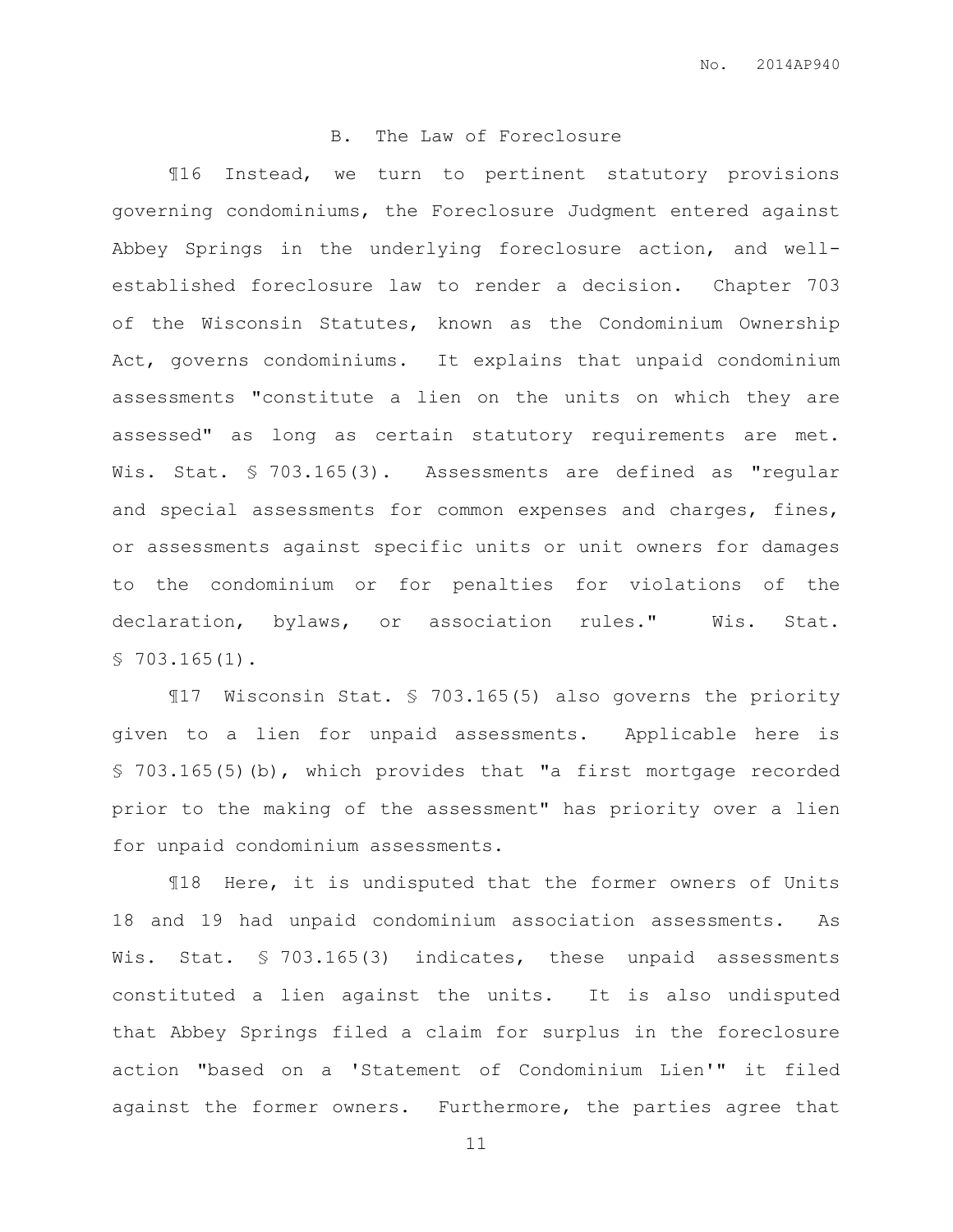Walworth State Bank's interest, as the holder of a first mortgage on the units, takes priority over Abbey Springs's lien based on unpaid assessments. This position is supported by the plain language of Wis. Stat. § 703.165(5)(b), which gives a first mortgage holder priority over any lien for unpaid assessments that was recorded after the first mortgage.

¶19 Prioritization of Walworth State Bank's first mortgage over Abbey Springs's lien for unpaid assessments is reflected in the Foreclosure Judgment entered by the circuit court in the foreclosure action. In that action, the circuit court entered default judgment against the unit owners and Abbey Springs. Specifically, the circuit court ordered that the defendants, including Abbey Springs, "after the filing of the Lis Pendens herein, be forever barred and foreclosed of all right, title, interest, lien or equity of redemption in and to said mortgaged premises . . . ." Abbey Springs did not appeal the circuit court's Foreclosure Judgment.

¶20 The circuit court's order in the foreclosure action that eliminated "all right, title, interest, lien or equity of redemption in and to" the property aligns with Chapter 846 of the Wisconsin Statutes and the equitable purpose of foreclosure. In Wisconsin, and across much of the United States, judicial foreclosure is the available method of foreclosure. 1 Grant S. Nelson et al., Real Estate Finance Law § 7:12, at 903 (6th ed. 2014). Generally speaking, Chapter 846 of the Wisconsin Statutes sets forth a two-step procedure that governs the foreclosure process. Shuput v. Lauer, 109 Wis. 2d 164, 171, 325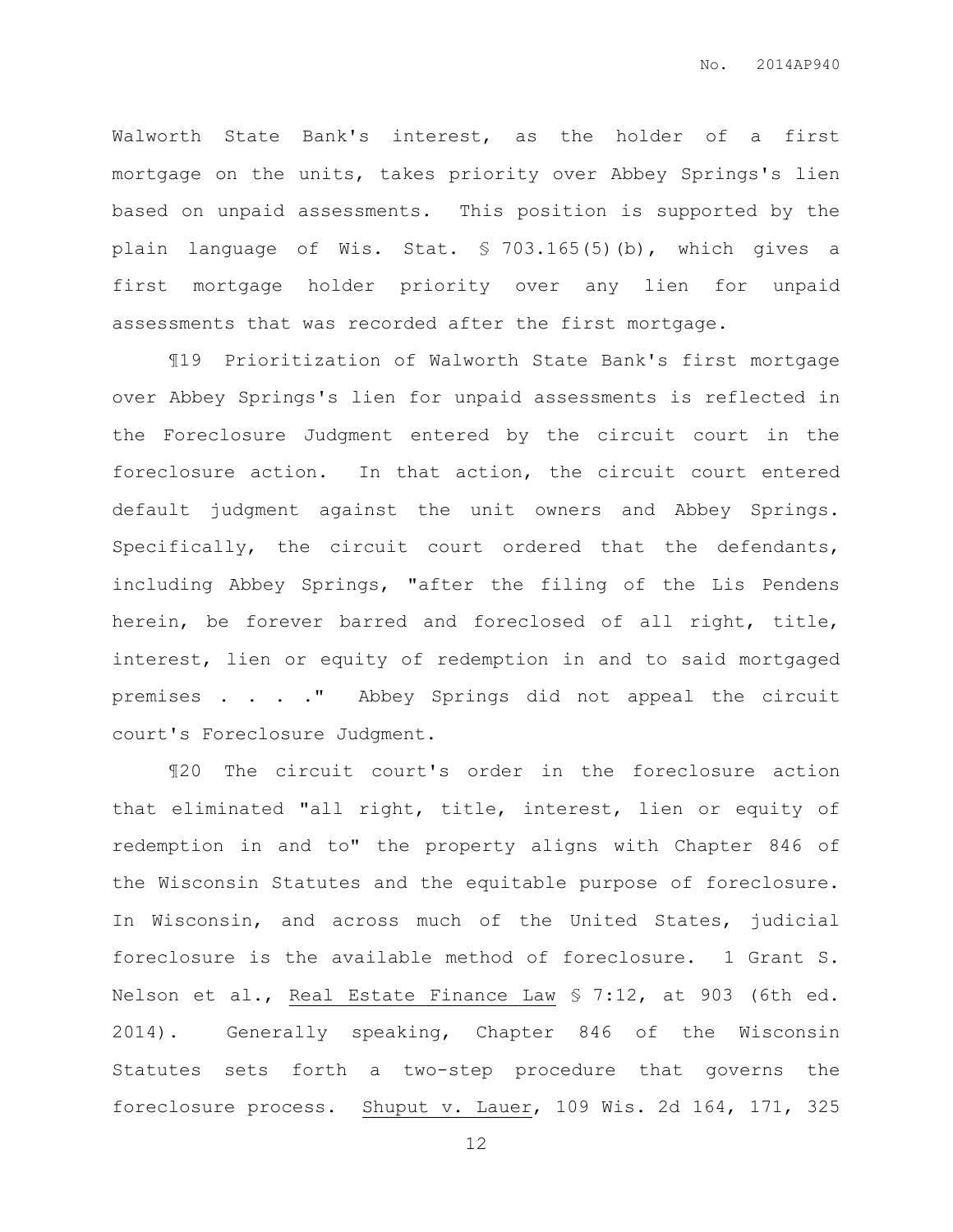N.W.2d 321 (1982). The first step includes the judgment of foreclosure and sale. Id. It is during this first step that a circuit court determines "the parties' legal rights in the underlying mortgage and obligation, including the right to a deficiency judgment." Bank Mut. v. S.J. Boyer Const., Inc., 2010 WI 74, ¶27, 326 Wis. 2d 521, 785 N.W.2d 462. Specifically, Wis. Stat. § 846.01 addresses the first step in the foreclosure process, the foreclosure judgment. Section 846.01(1) provides, in pertinent part:

[I]n actions for the foreclosure of mortgages upon real estate, if the plaintiff recover, the court shall render judgment of foreclosure and sale, as provided in this chapter, of the mortgaged premises or so much of the premises as may be sufficient to pay the amount adjudged to be due upon the mortgage and obligation secured by the mortgage, with costs.

Id. This court has determined that § 846.01(1) "requires the court to render judgment of foreclosure and sale in successful foreclosure actions." Bank Mut., 326 Wis. 2d 521, ¶28.

¶21 The second step in foreclosure actions "carries into effect and enforces the judgment of foreclosure and sale." Id., ¶27. That is, after the judgment of foreclosure is entered and sale of the property completed, additional statutory proceedings take place to confirm the sale, determine the rights to surplus, if any, and enter deficiency judgment, if applicable. See Wis. Stats. §§ 846.162, 846.165, 846.167; see also Shuput, 109 Wis. 2d at 171.

¶22 In carrying out this two-step process, a circuit court ensures that the basic objectives of a foreclosure action are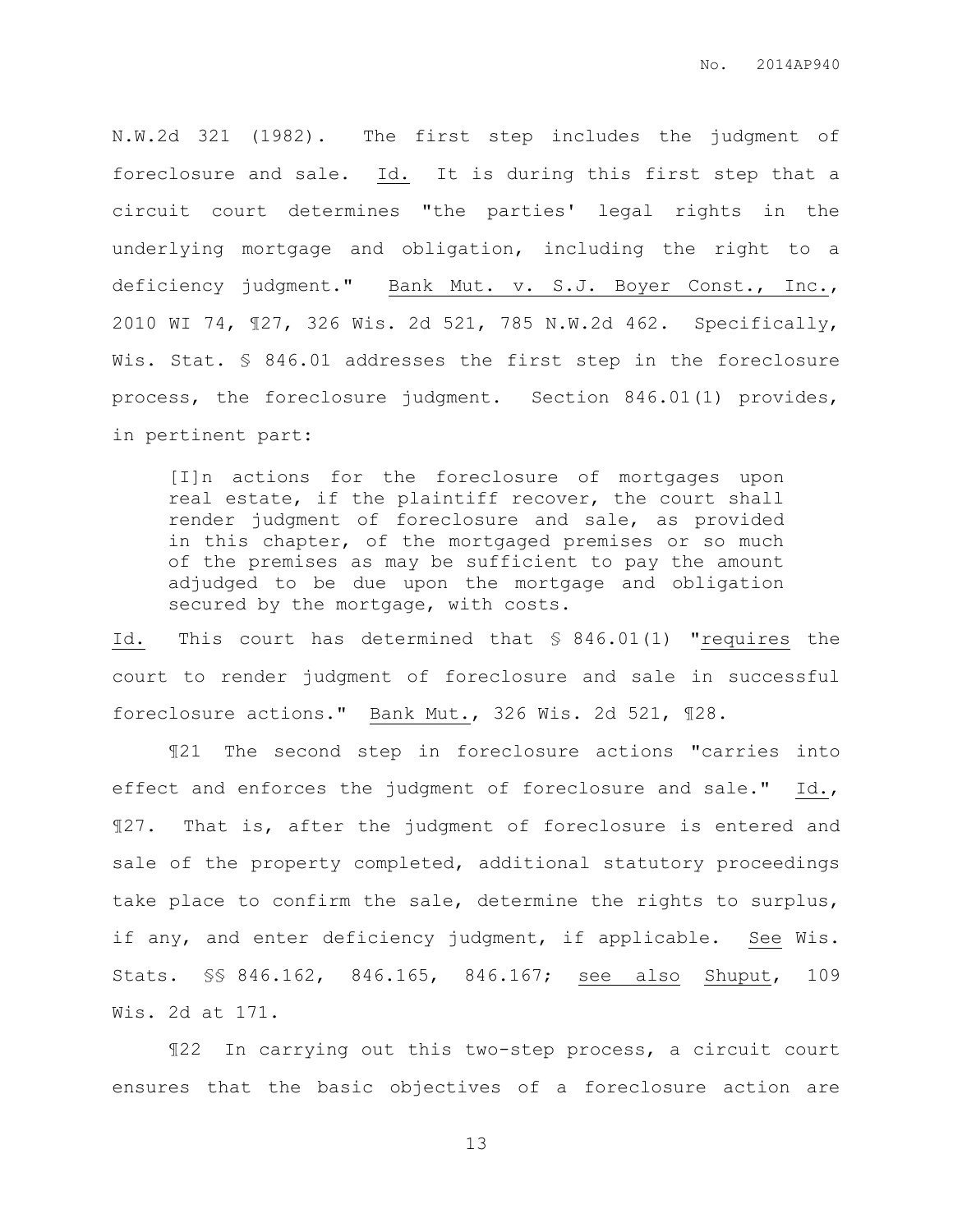met. Secondary sources and Wisconsin case law have explained the objective and function of foreclosure actions in various ways:

The basic objective of an action to foreclose is to enable the mortgage creditor to get his debt paid out of the security. To accomplish this end[,] it is the purpose of the foreclosure sale to end the right to redeem of all persons who have interests in the property subject to the mortgage and to vest in the purchaser on the sale the title to the property as it stood at the time of the execution of the mortgage.

George E. Osborne, Handbook on the Law of Mortgages § 319, at 669 (2d ed. 1970). This court has explained that "the judgment of foreclosure and sale determines the rights of the parties and disposes of the entire matter in litigation . . . ." Shuput, 109 Wis. 2d at 172. Furthermore, the Restatement (Third) of Property addresses the effect of foreclosure actions on lien priorities: "A valid foreclosure of a mortgage terminates all interests in the foreclosed real estate that are junior to the mortgage being foreclosed and whose holders are properly joined or notified under applicable law." Restatement (Third) of Property (Mortgages) § 7.1 (1997) (emphasis added). In regard to the first priority mortgage, this court has explained that, generally, "a proper foreclosure proceeding, when confirmed, satisfies the debt [if there are sufficient funds] and extinguishes the mortgage." Winter v. Knaak, 236 Wis. 367, 370, 294 N.W. 488 (1940). With regard to the rights of junior lienholders such as Abbey Springs, the court of appeals has stated: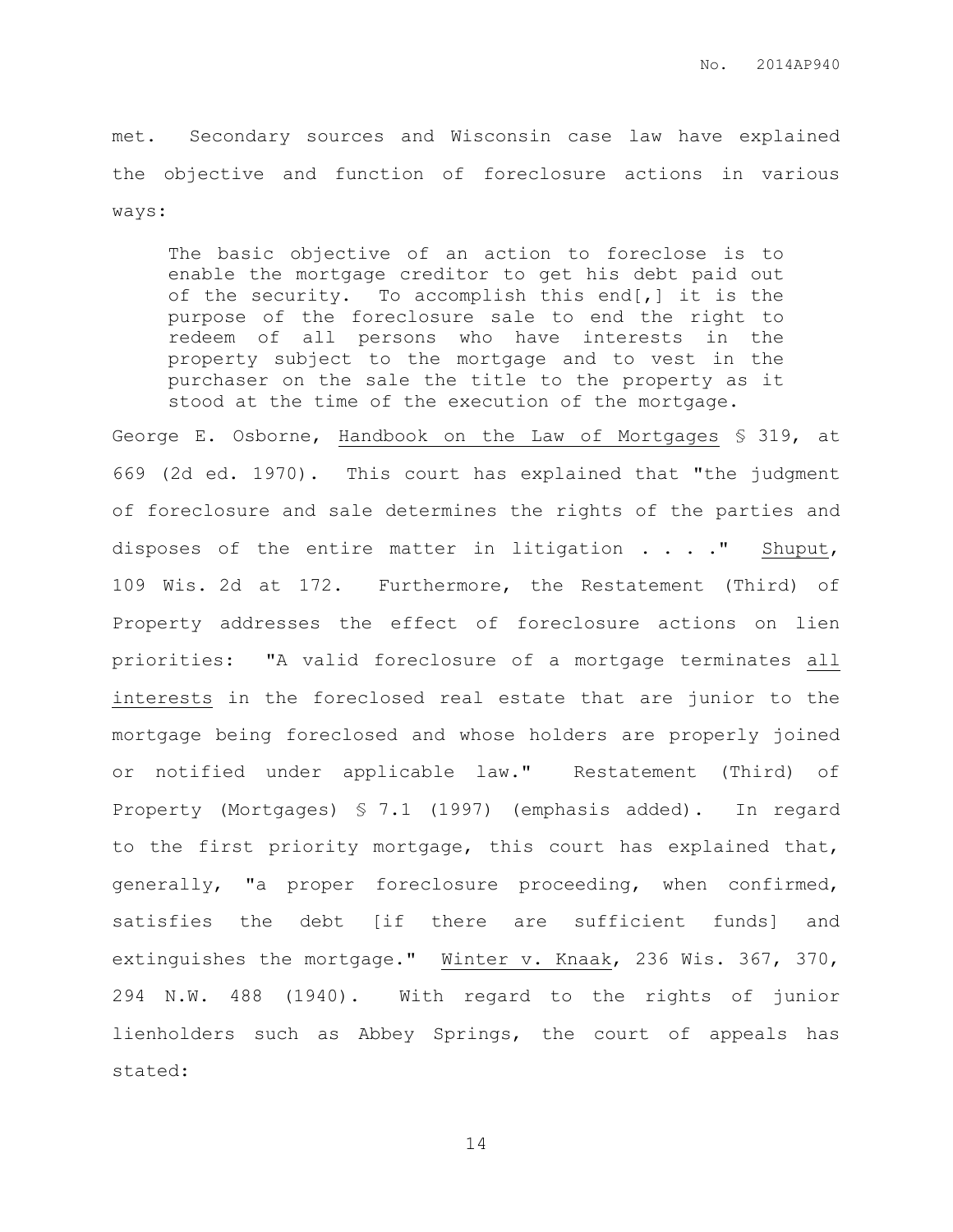[W]hen property is sold at a foreclosure sale, the property is transferred to the purchaser who receives the interest of the mortgagor and whatever interest the other parties to the suit possessed at the commencement of the action. As a result, those who were parties to the action can no longer assert any claim or right of interest against the property. The interest of such parties is deemed "foreclosed," leaving them to look only to sale proceeds for satisfaction of their claim.

First Wis. Trust Co. v. Rosen, 143 Wis. 2d 468, 472-73, 422 N.W.2d 128 (Ct. App. 1988) (citations omitted). In sum, secondary sources and Wisconsin case law demonstrate that foreclosure actions are designed to: (1) bring together creditors' claims to a property for disposition in a single proceeding; (2) apply proceeds from the foreclosure sale to satisfy the liens of those parties to the foreclosure action in order of priority; and (3) extinguish unsatisfied junior lienholders' rights<sup>9</sup> to the property so that title transfers unencumbered to the new purchaser.

¶23 Abbey Springs attempts to evade the effect of the Foreclosure Judgment in this case by acknowledging that its lien was extinguished in the foreclosure action but claiming that the underlying debt—the unpaid assessments—survives due to its connection to Units 18 and 19. Indeed the underlying debt does survive and nothing in the Foreclosure Judgment prevents Abbey Springs from suing the former unit owners to recover that debt. What Abbey Springs is foreclosed from doing is perpetually

 $\overline{a}$ 

 $9$  Junior lienholders' rights are so extinguished when the junior lienholders are made parties to the foreclosure action.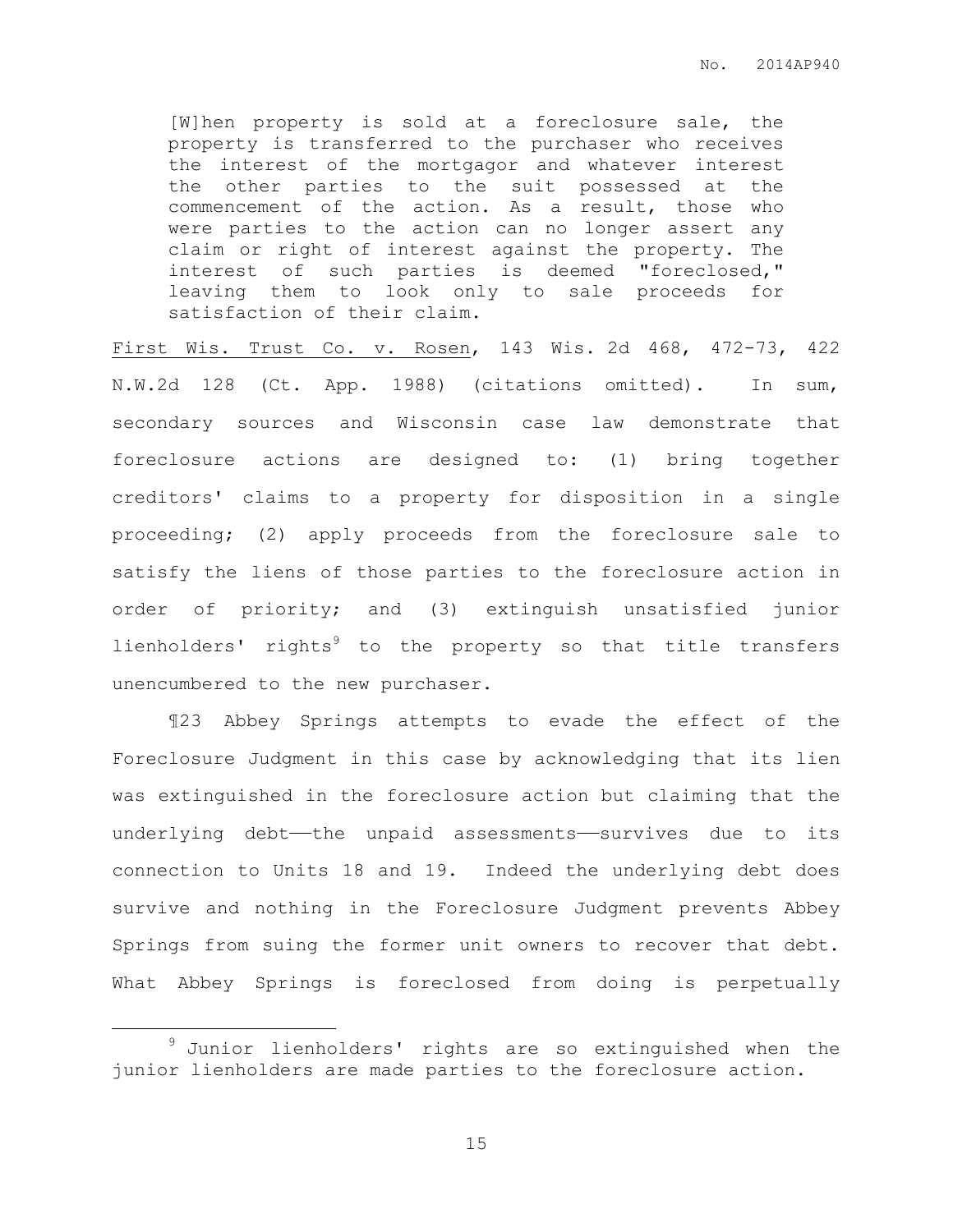saddling the property and all subsequent owners with debt owed by the former unit owners unless and until that debt is paid. Not only did the Foreclosure Judgment extinguish the "lien" it also "forever barred and foreclosed" all "right" and all "interest" of Abbey Springs in and to the property. The circuit court possessed both statutory and equitable power to effectuate this comprehensive foreclosure of rights and interests.

¶24 In carrying out the two-step foreclosure procedure, circuit courts are not limited to the powers and duties expressly provided in Chapter 846. "Foreclosure proceedings are equitable in nature, and the circuit court has the equitable authority to exercise discretion throughout the proceedings." GMAC Mortg. Corp. v. Gisvold, 215 Wis. 2d 459, 480, 572 N.W.2d 466 (1998). In other words, the foreclosure judgment, in accordance with Wis. Stat. § 846.01 as well as the equitable authority of the circuit court, determines the rights of the parties with interests in the foreclosed property.

¶25 The purpose of foreclosure law and the statutory scheme governing foreclosure in Wisconsin guide our decision. As discussed, the purpose of foreclosure is to allow a mortgagee to collect what it is owed through, generally speaking, the sale of the mortgaged property. See Osborne, supra § 319, at 669. To achieve this purpose, a foreclosure action determines the rights of the parties to the subject property and restores "the title to the property as it stood at the time of the execution of the mortgage." Id. Here, but for Walworth State Bank's payment of the former owners' unpaid assessments, title would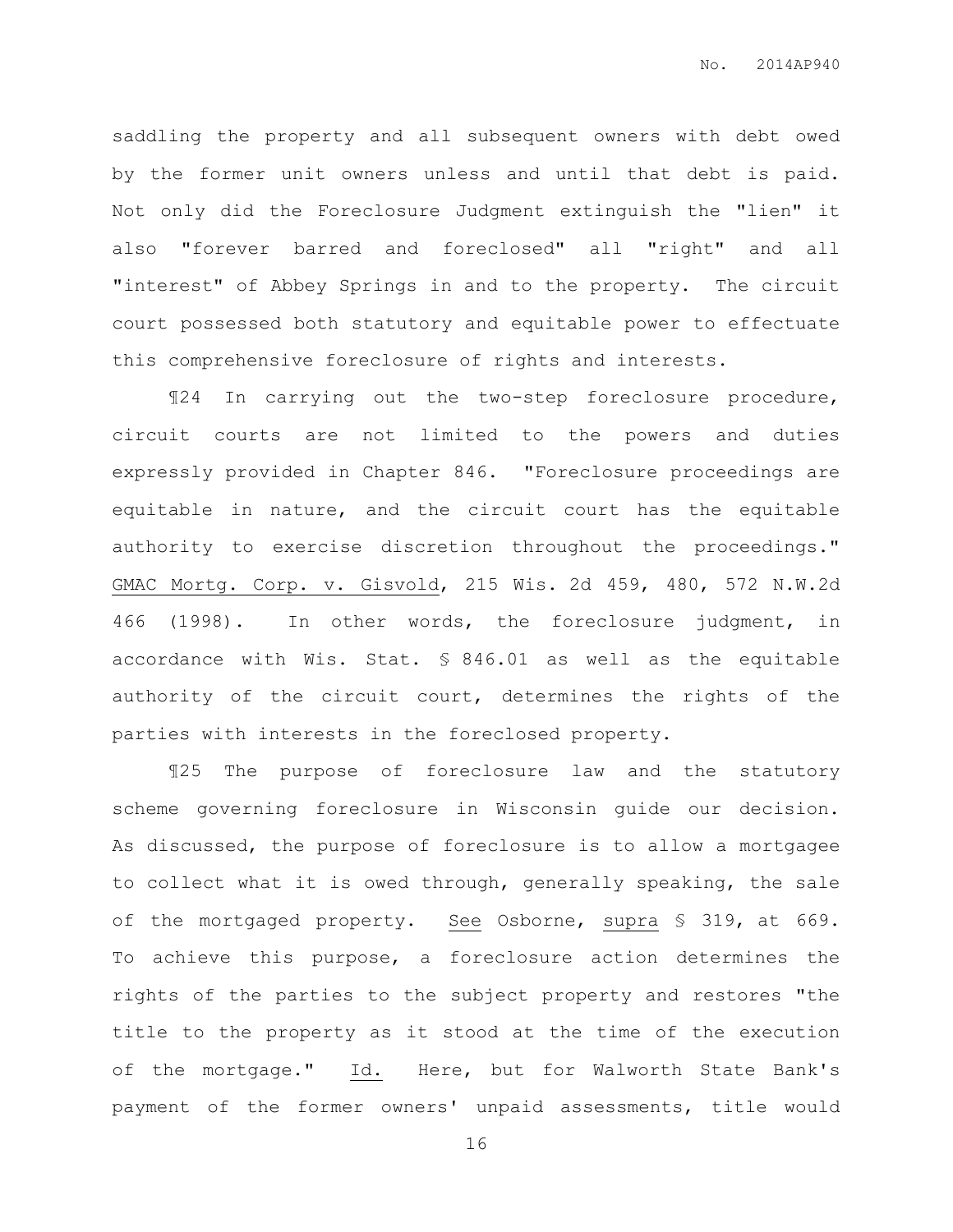not have been so restored because the former owners' debt, which Abbey Springs claims survives the foreclosure action, would continue to affect the current owners' ability to utilize the recreational facilities. Moreover, Chicago Title Company issued a commitment for title insurance to the then-prospective owners containing an exception from coverage for the unpaid assessments.

¶26 In accordance with Wis. Stat. § 846.01 and its equitable powers, the circuit court eliminated all rights of Abbey Springs and the former owners to the property in the foreclosure action. However, Abbey Springs's Membership and Guest Policy contravenes the circuit court's order in the foreclosure action by reviving an interest in the units that the circuit court eliminated. The policy does so because unpaid assessments attributable to the units remain attributable to the units even after foreclosure. This is contrary to both the judgment of foreclosure, which eliminated not only the lien but all of Abbey Springs's rights and interests in and to the property in question, and well-established foreclosure law. As a result, the condominium policy as applied in this case violates both the purpose of foreclosure and the circuit court's Foreclosure Judgment.

¶27 The fact that Walworth State Bank had no legal obligation to pay the former owners' outstanding assessments after foreclosure does not change our decision. The connection Walworth State Bank had to the outstanding assessments was through its ownership of the property after purchase at the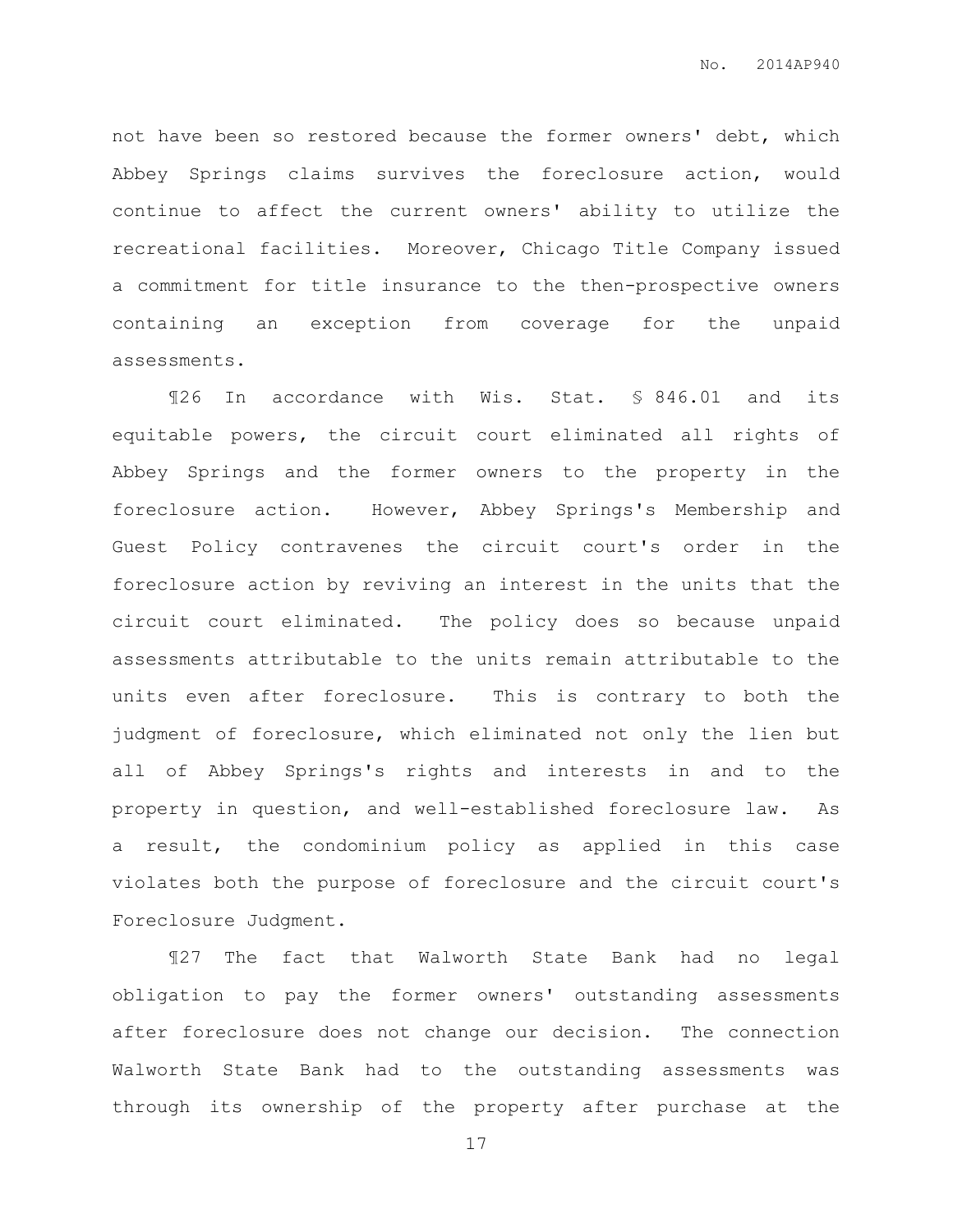sheriff's sale. Abbey Springs's policy improperly tethers the unpaid assessments to the unit itself by prohibiting subsequent owners from utilizing the recreational facilities. This is an assertion of a right against the property itself regardless of whether or not Abbey Springs would have been able to legally collect the unpaid assessments from Walworth State Bank or a later owner. We agree with the dissent that "a lien cannot exist independent of a debt." Dissent, ¶56. However, here, as we have explained, Abbey Springs's policy ties the unpaid assessment debt——owed by the former owners of the units——to the units themselves, thereby impermissibly reviving an interest extinguished by the foreclosure action. The dissent disregards the fact that not only were liens extinguished by the Foreclosure Judgment but also "all right, title, interest, lien or equity of redemption" were also eliminated.

¶28 Additionally, contrary to the court of appeals' suggestion otherwise, Abbey Springs's policy cannot be characterized as a pay-to-play policy because it requires the new owners to continue to pay monthly assessments for the recreational facilities regardless of whether or not they use the facilities or are prohibited from using them. Under the Bylaws, new owners must continue to pay monthly assessments for the recreational facilities even if the Membership and Guest Policy prohibits them from setting foot in any of the recreational facilities due to the prior owners' unpaid assessments. If the Membership and Guest Policy prohibited only current owners from utilizing recreational facilities when those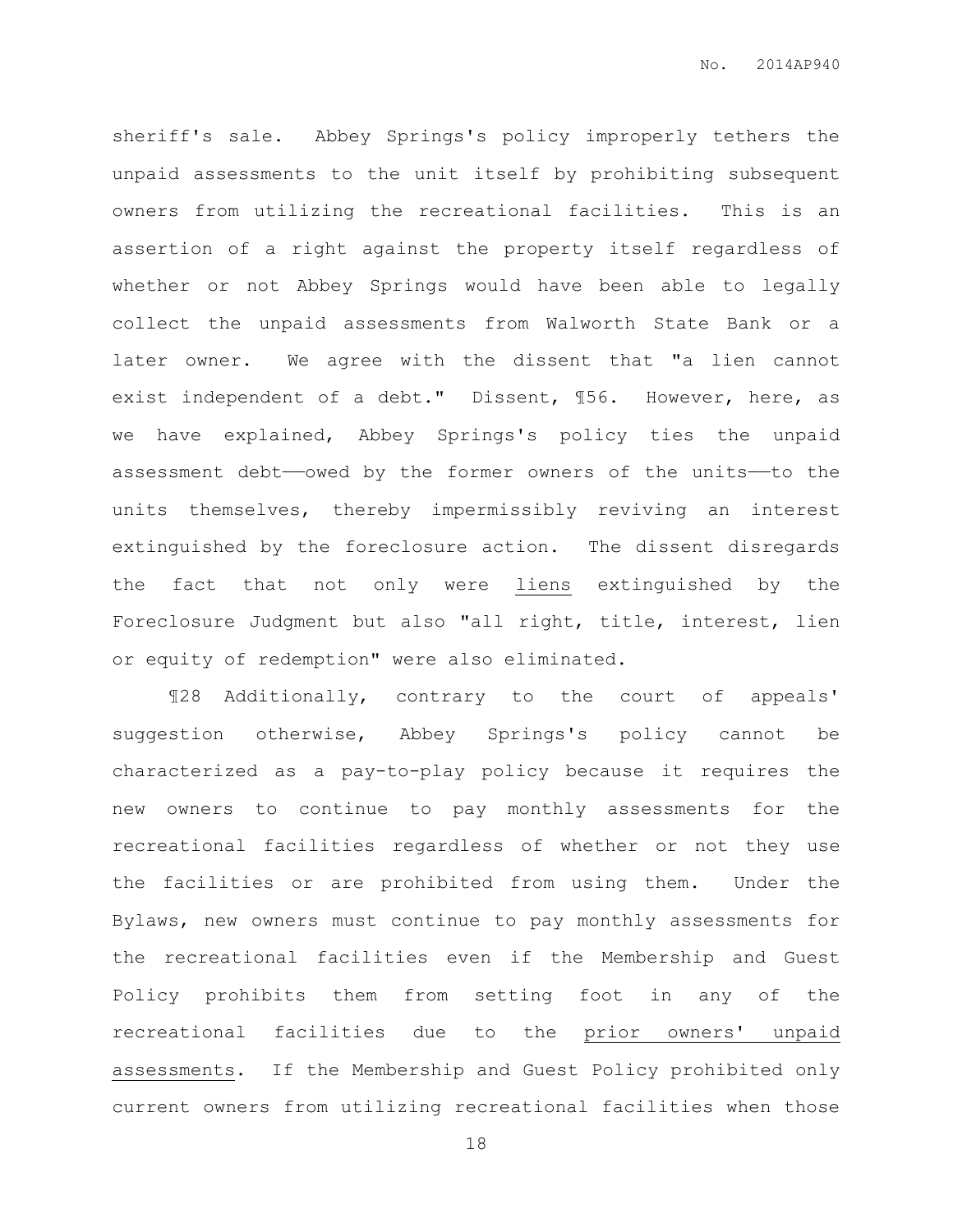current owners failed to pay assessments, we might be able to characterize the policy as a pay-to-play policy. However, the Bylaws require owners to pay assessments for the recreational facilities while, at the same time, the Membership and Guest Policy prohibits owners from using the recreational facilities based on the unpaid assessments of prior owners. This is not a pay-to-play policy.

¶29 We recognize that condominium owners are often subject to a variety of enforceable use restrictions imposed under the declaration and bylaws pertaining to their units. See, e.g., Wis. Stats. \$\$ 703.09(1)(g), 703.10(3). However, we disagree with the dissent's assertion that under our holding no use restriction imposed by a condominium or homeowners association could survive a foreclosure action. See dissent, ¶¶67-69. Our holding does not extend to enforceable use restrictions and is far more narrow than the dissent suggests. Abbey Springs's Membership and Guest Policy cannot survive a foreclosure action to the extent it restricts a current owner's use of certain recreational facilities based on the failure of the prior owners to pay their debts. Such a policy ties the debts of the prior owners to the units, in violation of well-established foreclosure law as reflected in the Foreclosure Judgment. A use restriction that prohibits dogs on condominium property, for example, would not depend on a prior owner's actions and would not result in a foreclosed debt forever haunting a particular unit instead of following the prior owners to whom the debt belongs. The same could be said about the use restriction on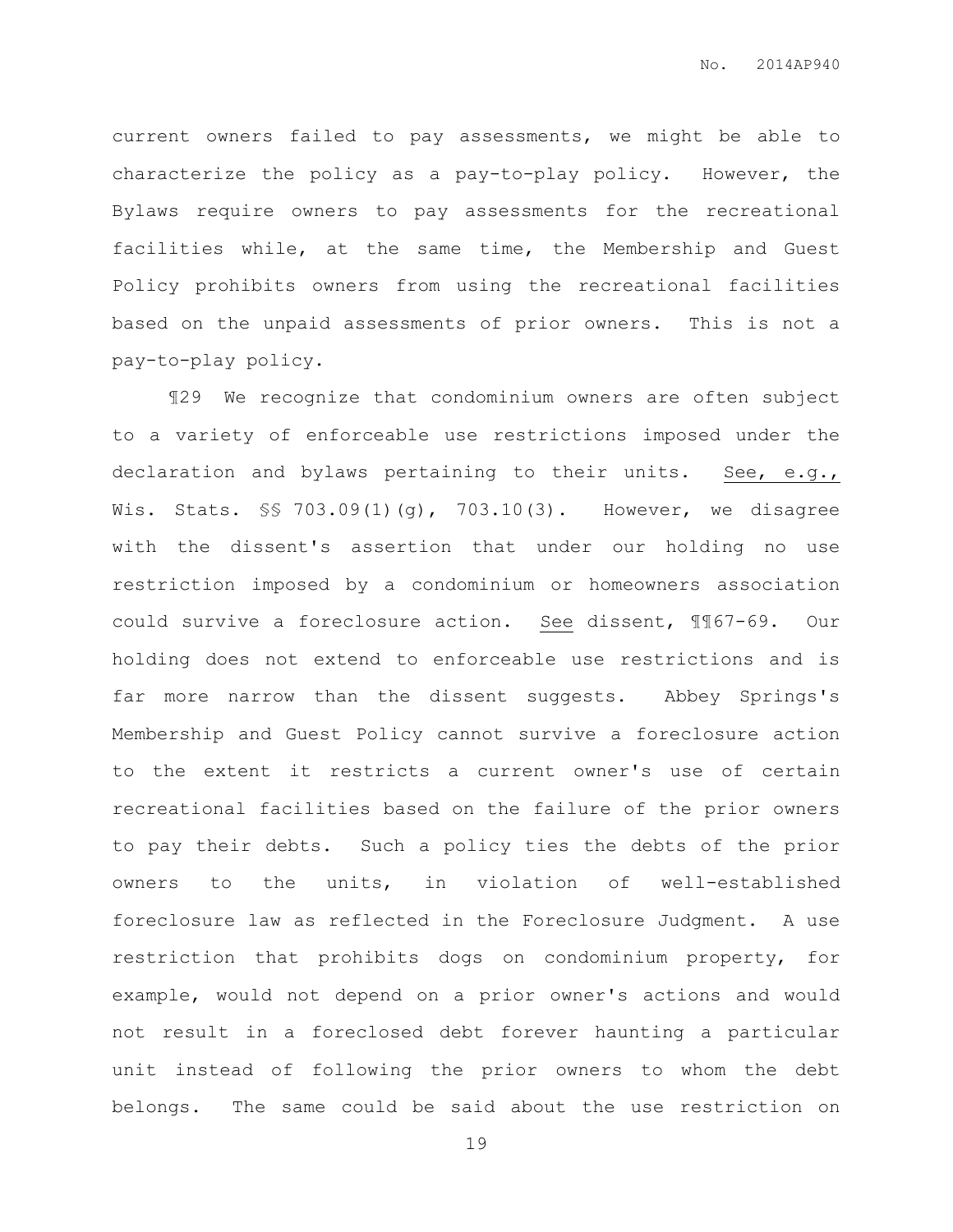renting upheld by Apple Valley Gardens Ass'n, Inc. v. MacHutta, 2009 WI 28, 13, 316 Wis. 2d 85, 763 N.W.2d 126.<sup>10</sup> The dissent disregards the obvious fact that enforceable use restrictions generally apply to all property owners equally and not just to those who have the misfortune of purchasing units from prior owners who left unpaid debts behind.

## III. Conclusion

¶30 We hold that Abbey Springs's Membership and Guest Policy violates well-established foreclosure law and the Foreclosure Judgment entered against Abbey Springs. It does so by tethering unpaid condominium assessments to the units, which effectively results in Abbey Springs asserting a right against the property that the Foreclosure Judgment eliminated. Under the undisputed facts, Walworth State Bank is entitled to summary judgment as a matter of law. Accordingly, we reverse the court

 $\overline{a}$ 

 $10$  Comparing the policy at issue in this case with the rental restriction at issue in Apple Valley Gardens Ass'n, Inc. v. MacHutta, 2009 WI 28, 316 Wis. 2d 85, 763 N.W.2d 126, is not helpful considering that Apple Valley did not involve a foreclosed property or even a sale of a property. Id., ¶9. In Apple Valley we rejected the argument that a restriction on renting must appear in a condominium's declaration, rather than its bylaws, in order to be valid. Id., ¶¶1, 3. We also held that the specific condominium declaration at issue did not create a right to rent and that a restriction on renting did not render title unmarketable under Wis. Stat. § 703.10(6). Id., ¶3. Our holding that the rental restriction at issue in Apple Valley was valid has no bearing on the application of the Membership and Guest Policy in the context of the foreclosed units.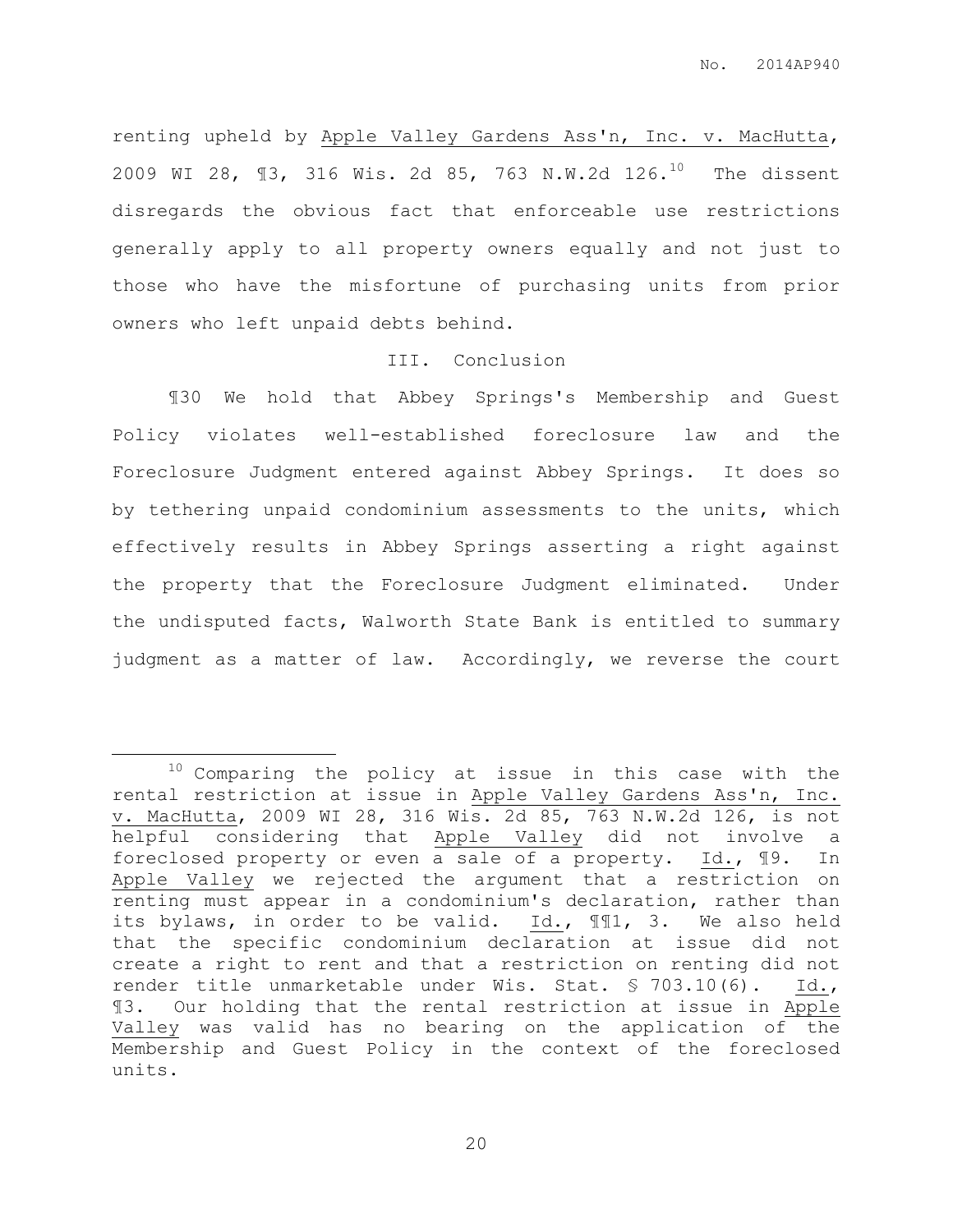of appeals and remand to the circuit court to enter an order consistent with our opinion.

*By the Court.*—The decision of the court of appeals is reversed, and the cause is remanded to the circuit court for further proceedings consistent with this opinion.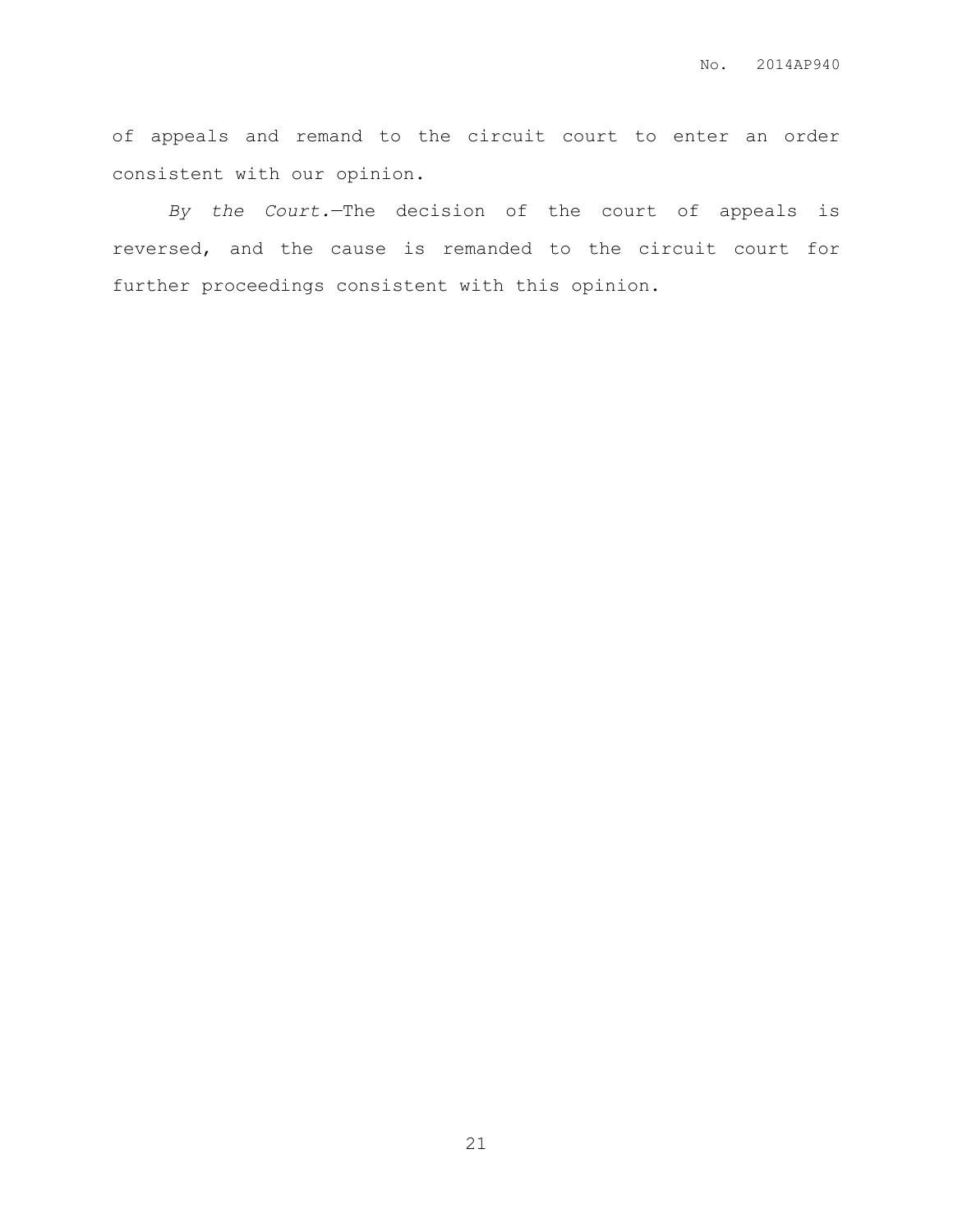¶31 SHIRLEY S. ABRAHAMSON, J. *(dissenting).* I agree with the result reached by the court of appeals. The majority opinion asserts that Abbey Springs' policy violates "wellestablished foreclosure law."<sup>1</sup> Asserting that something is "well-established" does not mean it is, in fact, "wellestablished." The majority opinion fails to prove its assertion.

¶32 Let's look at the facts. Abbey Springs, a condominium association, adopted a policy barring an owner of a condominium unit from using certain recreational facilities if "regular monthly or special assessment[s]" are more than 90 days past due, unless the unpaid assessments (including a prior owners' unpaid assessments) are paid.

¶33 Abbey Springs' policy provides in relevant part:

If any regular monthly or special assessment against any Unit is delinquent for more than ninety (90) days past its due date, the owner or owners of that Unit, and any subsequent owners, shall automatically and without notice be suspended from any use or occupation of the Yacht Club, Clubhouse Grille, Pool Café, fitness facilities, golf facilities, and boat launching facilities, until such time as assessments are paid in full.

Majority op., ¶4.

 $\overline{a}$ 

¶34 In the instant case, the previous owners of the two condominium units at issue were delinquent in paying their mortgage and their assessments. Walworth State Bank, the mortgagee, brought a foreclosure action naming the unit owners

<sup>&</sup>lt;sup>1</sup> See majority op.,  $\mathbb{I}12$ , 13 n.7, 16, 26, 29, 30.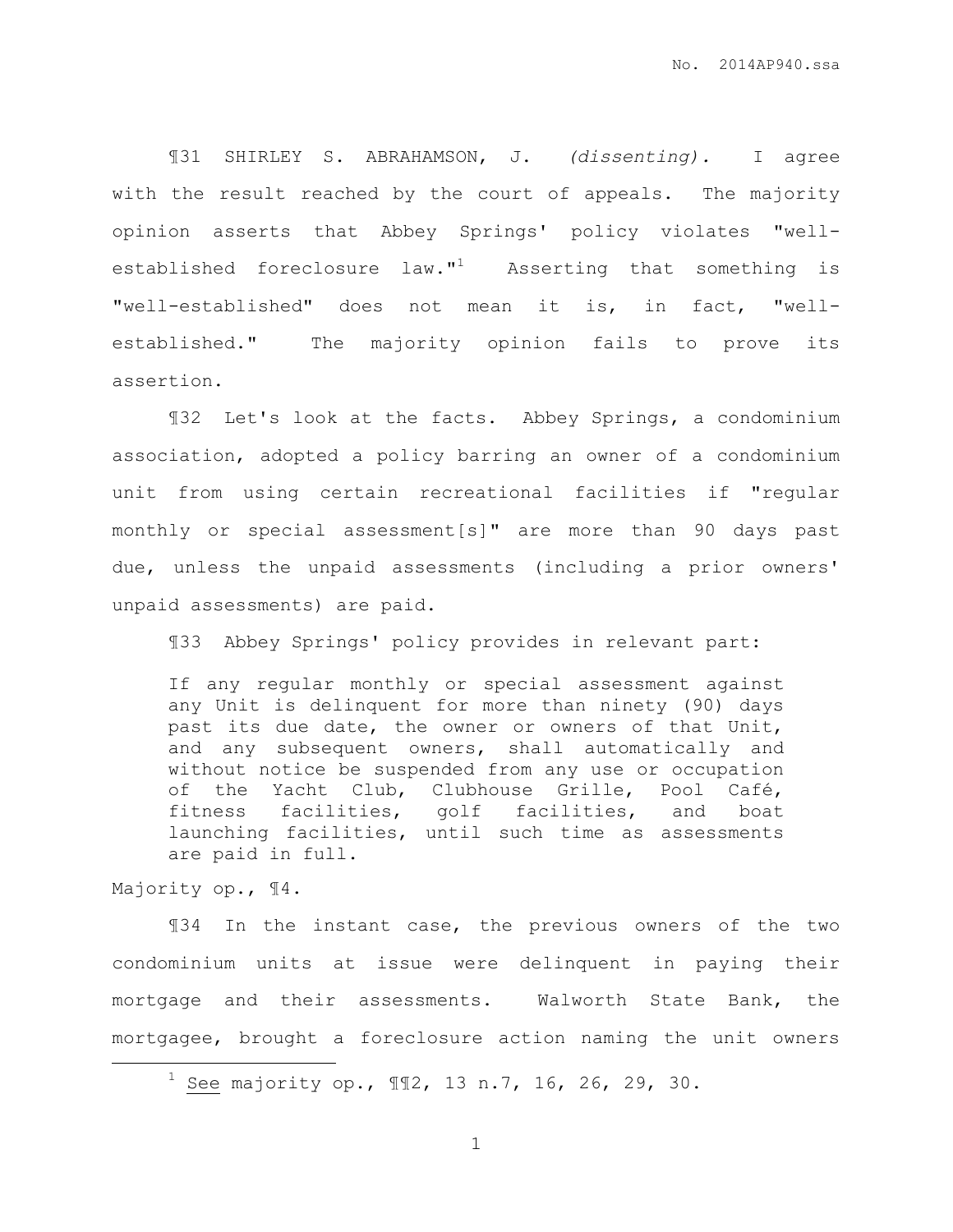and Abbey Springs as defendants. Abbey Springs was named as a defendant because Abbey Springs had a lien for unpaid assessments secured against the units pursuant to Wis. Stat.  $$703.165(3).<sup>2</sup>$ 

¶35 The circuit court entered a judgment in the foreclosure action providing that the owners of the foreclosed units and Abbey Springs and all persons claiming under them were "forever barred and foreclosed of all right, title, interest, lien or equity of redemption" in and to the units. Walworth State Bank bought the units at issue in a sheriff's sale.

¶36 The question presented is whether Abbey Springs' policy barring an owner of a condominium unit from using certain

 $\overline{a}$ 

All assessments, until paid, together with interest on them and actual costs of collection, constitute a lien on the units on which they are assessed, if a statement of lien is filed within 2 years after the date the assessment becomes due. The lien is effective against a unit at the time the assessment became due regardless of when within the 2-year period it is filed. A statement of condominium lien is filed in the land records of the clerk of circuit court of the county where the unit is located, stating the description of the unit, the name of the record owner, the amount due and the period for which the assessment was due. The clerk of circuit court shall index the statement of condominium lien under the name of the record owner in the judgment and lien docket. The statement of condominium lien shall be signed and verified by an officer or agent of the association as specified in the bylaws and then may be filed. On full payment of the assessment for which the lien is claimed, the unit owner shall be entitled to a satisfaction of the lien that may be filed with the clerk of circuit court.

 $2$  Wisconsin Stat. § 703.165(3) states: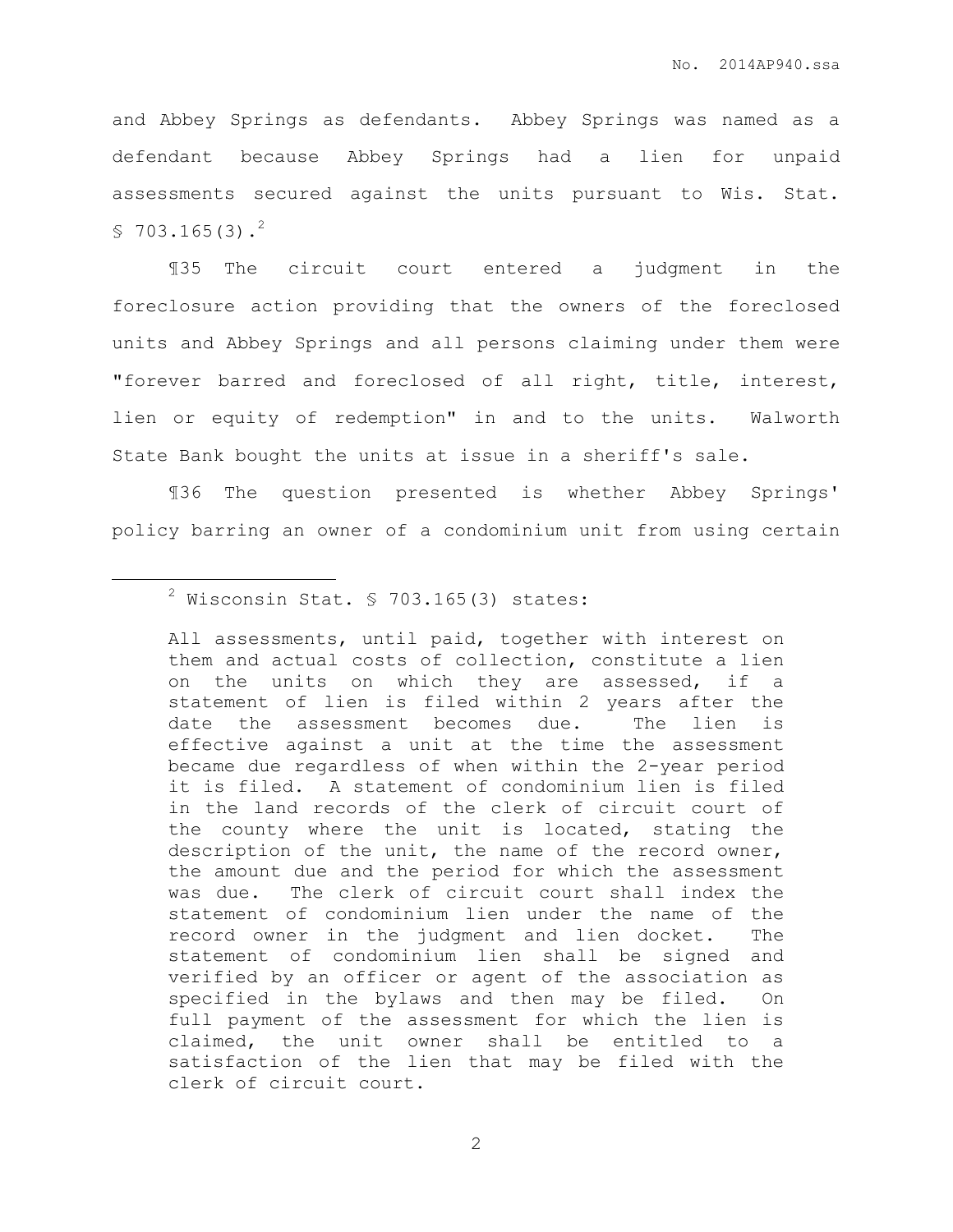recreational facilities if "regular monthly or special assessment[s]" are more than 90 days past due, unless the unpaid assessments (including a prior owners' delinquent assessments) are paid, may be enforced against the purchaser of the condominium units following a foreclosure sale. For ease of discussion, I will refer to this policy restricting access to the recreational facilities as "Abbey Springs' recreational use policy."

¶37 The majority opinion asserts that Abbey Springs' recreational use policy violates Wisconsin law in two respects:

- 1. Abbey Springs' recreational use policy "impermissibly revives a lien on the condominium units that was eliminated by the foreclosure action." See majority op., ¶1.
- 2. Abbey Springs' recreational use policy violates the circuit court's order for judgment on foreclosure. The judgment eliminated "all right, title, interest, lien or equity of redemption" of Abbey Springs in and to the foreclosed units. See majority op., ¶¶2, 30.

¶38 Everyone agrees that the statutory lien against the units for the unpaid assessments was extinguished in the foreclosure action.<sup>3</sup> Everyone agrees that a purchaser of the units at issue is not personally liable for prior unpaid assessments.<sup>4</sup>

 $\overline{a}$ 

 $4$  See majority op.,  $\P$ 12, 27

<sup>3</sup> See majority op., ¶¶16-29.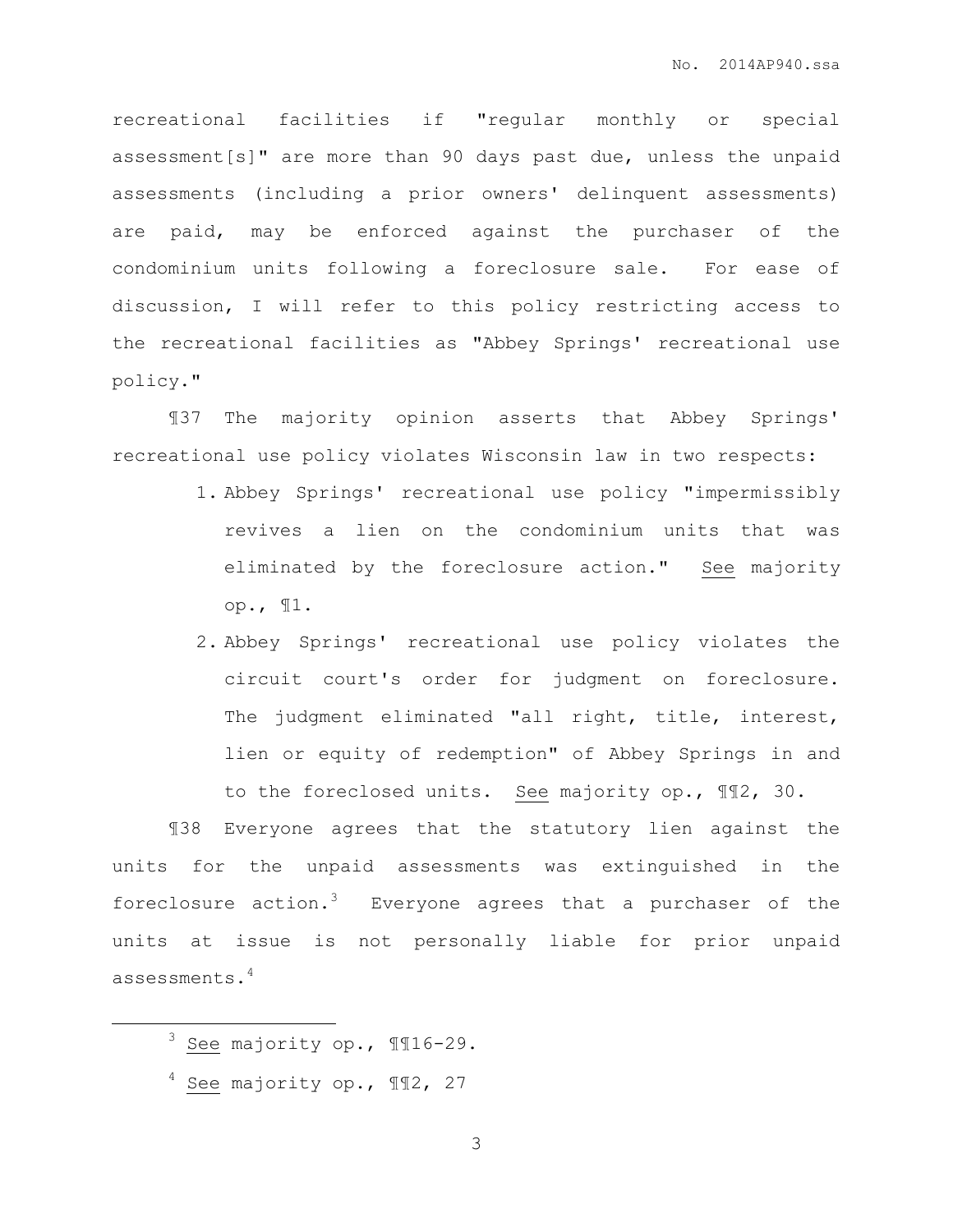¶39 Although the statutory lien is gone and the new owners of the units are not personally liable for prior unpaid assessments, the majority opinion states (in conclusory fashion and without citation to authority) that Abbey Springs' recreational use policy "impermissibly revives a lien on the condominium units that was eliminated by the foreclosure action, $15$  "improperly tethers the unpaid assessments to the unit itself," $^6$  and asserts "a right against the property."<sup>7</sup>

¶40 I disagree with the majority opinion. This "revived," "tethered," resurrected lien "haunting a particular unit" is a figment of the majority opinion's imagination not traceable to any statute or common law principle. The statutory lien is gone; no lien exists to haunt, or to be revived, tethered, or resurrected.

¶41 Nevertheless, the majority opinion concludes that Abbey Springs' recreational use policy amounts to Abbey Springs' claiming a "right, title, interest, lien or equity of redemption in and to" the foreclosed units that was barred by the judgment of foreclosure. The majority opinion does not explain what "right, title, interest, lien or equity of redemption in and to" the foreclosed units Abbey Springs is claiming. The majority opinion cannot explain itself because Abbey Springs is not

<sup>5</sup> Majority op., ¶1.

 $\overline{a}$ 

- $6$  Majority op.,  $\P$ 27.
- $^7$  Majority op.,  $\P$  127, 30.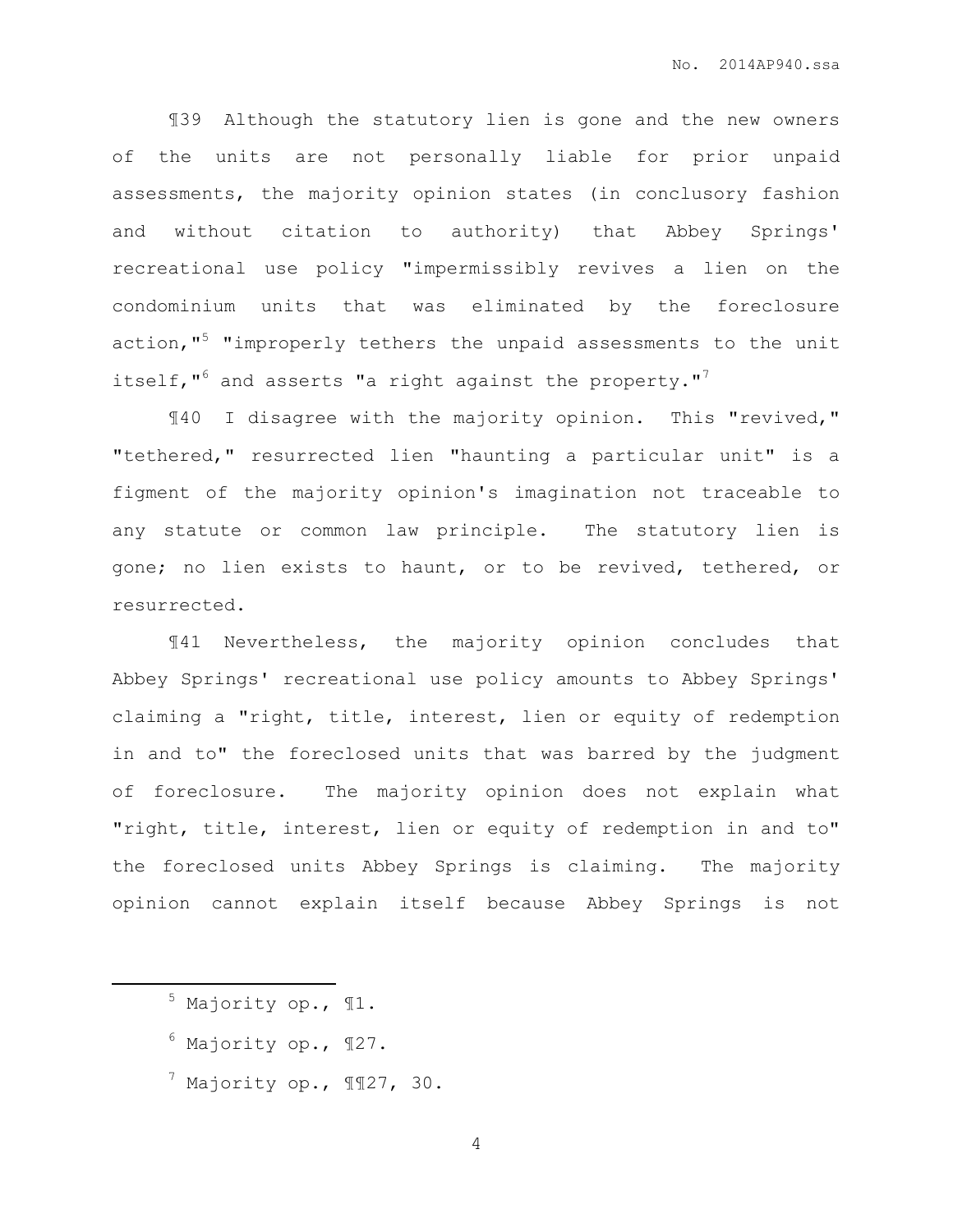claiming a "right, title, interest, lien or equity of redemption in and to" the foreclosed units.

¶42 With respect to the judgment of foreclosure, Abbey Springs does not claim a lien on the foreclosed units. Abbey Springs' recreational use policy does not in any way revive the extinguished lien.

¶43 Abbey Springs does not claim an equity of redemption in and to the foreclosed units.

¶44 Abbey Springs is not using its recreational use policy to claim a right, title, or interest in and to the foreclosed units. Abbey Springs is, as several briefs point out, using access to the recreational facilities, which are not common elements of the condominium at issue, as "leverage to compel satisfaction of all [assessments in] arrears."<sup>8</sup>

¶45 Restrictions on the use of the unit itself are permissible under Wisconsin law.<sup>9</sup> If use of the unit may be restricted, surely a restriction on the use of the association's recreational facilities is permissible, even if used as leverage to compel the payment of delinquent assessments.

¶46 In Part II, below, I conclude that Abbey Springs' recreational use policy does not affect the marketable title to the units.

 $\overline{a}$ 

<sup>&</sup>lt;sup>8</sup> See Highland Lakes Country Club & Cmty. Ass'n v. Franzino, 892 A.2d 646, 655 (N.J. 2006) (allowing the use of such leverage in a similar situation).

<sup>&</sup>lt;sup>9</sup> Se<u>e</u> Apple Valley Gardens Ass'n, Inc. v. MacHutta, 2009 WI 28, ¶18, 316 Wis. 2d 85, 763 N.W.2d 126; accord Wis. Stat.  $$703.10(1)$ , (3).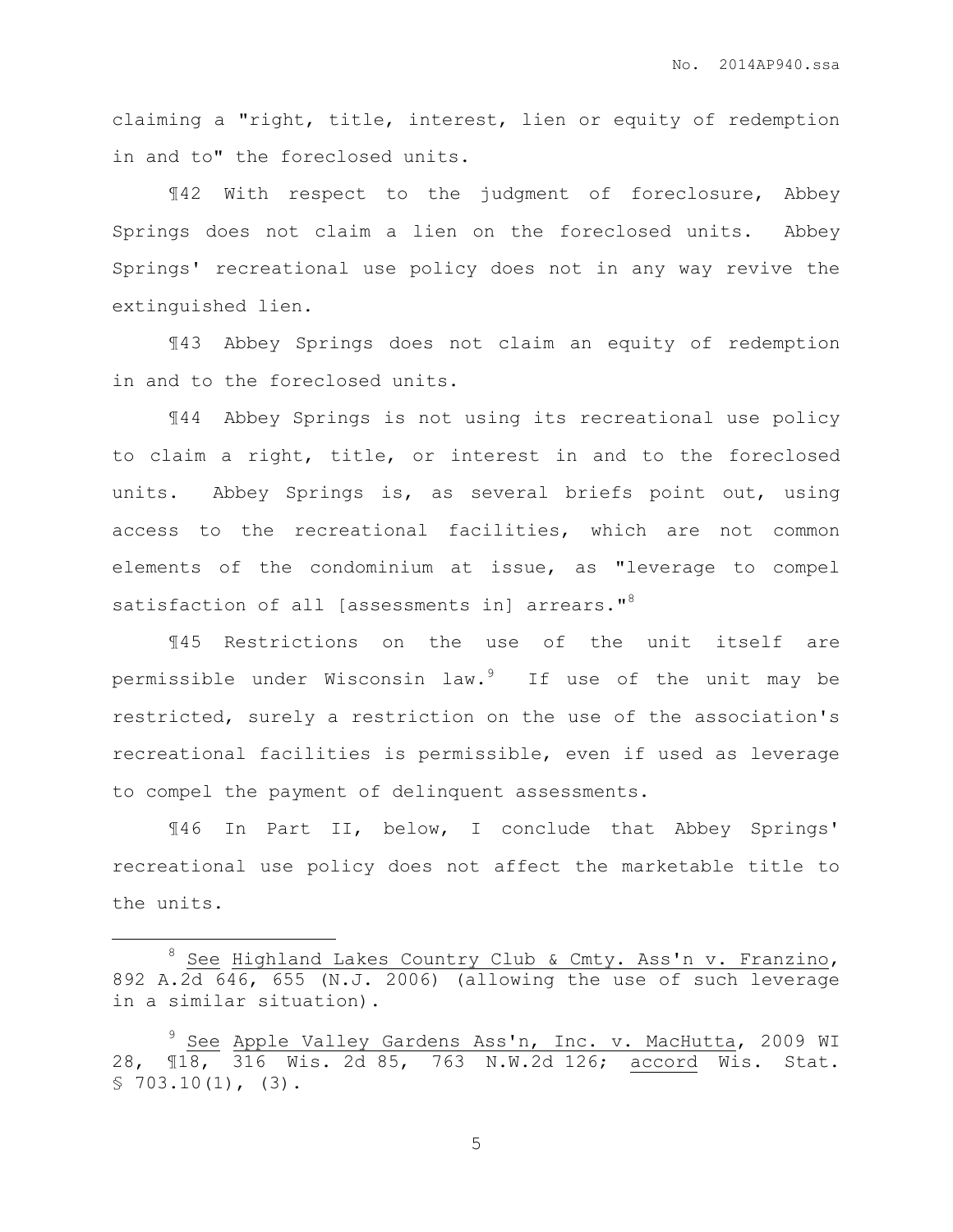¶47 In sum, the majority opinion contravenes basic principles of real property law, foreclosure law, and condominium law.

¶48 For the reasons set forth, I would affirm the court of appeals and hold that Abbey Springs' recreational use policy is enforceable.

I

¶49 Condominium associations' expenses are funded largely through "assessments," which an association may levy among unit owners. See Wis. Stat. § 703.16(2)(a).

¶50 The significant problem posed for condominium associations by unpaid assessments is the issue underlying the instant case.

¶51 The problem, simply stated, is that unless a condominium association can recover delinquent assessments from the delinquent unit owner (or, under a policy such as Abbey Springs has adopted, from a subsequent owner), the cost of the delinquent assessments will be passed on to the owners of other condominium units. As a Report of the Joint Editorial Board for Uniform Real Property Acts explained:

If some owners do not pay their proportionate share of common expenses, the association will be forced to shift the burden of delinquent assessments to the remaining unit owners through increased assessments or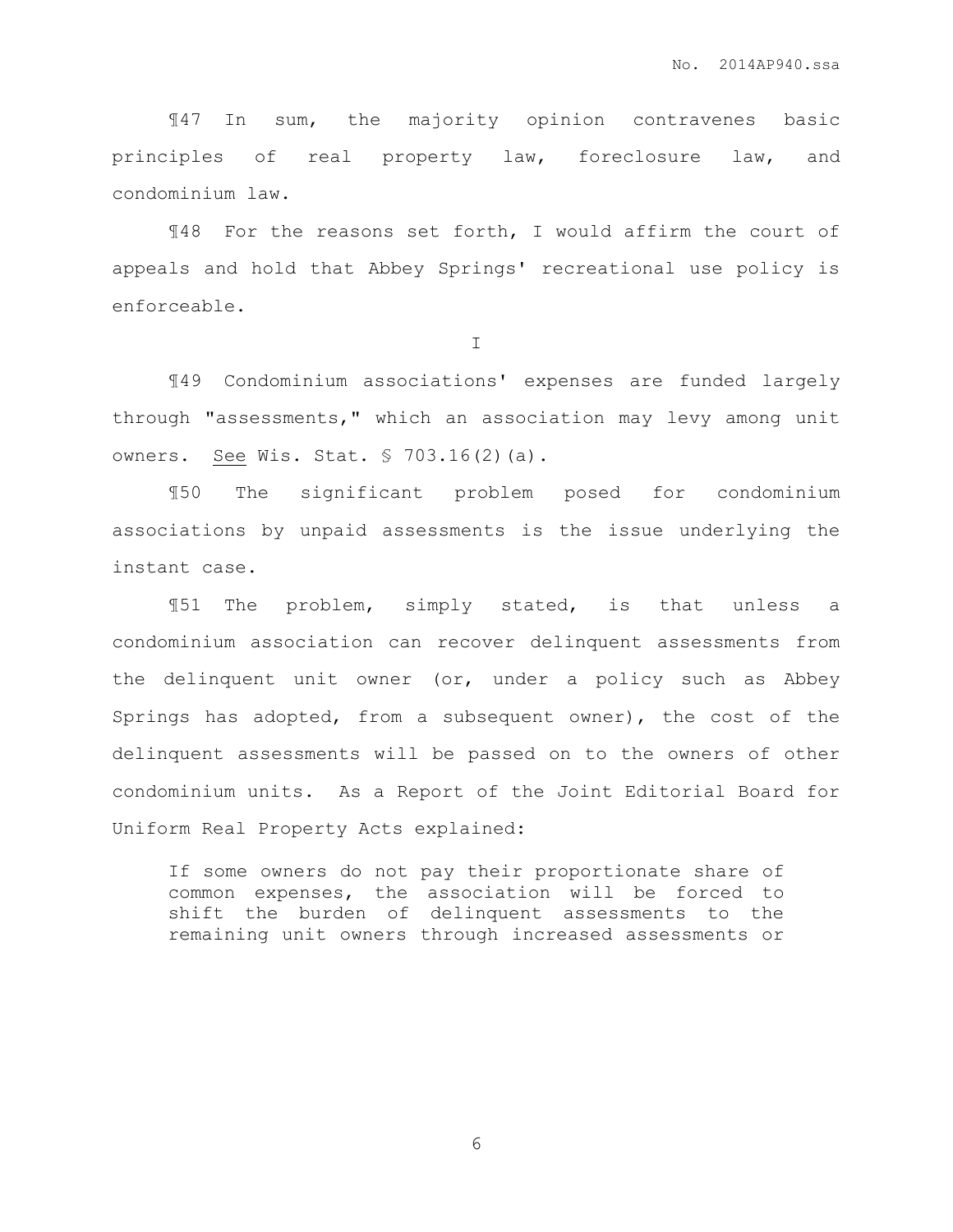reduced services and maintenance, potentially threatening property values within the community. $10$ 

¶52 To enable a condominium association to collect unpaid assessments, Wis. Stat. § 703.165(3) creates a lien on a unit for certain unpaid assessments. $11$  This statutory lien was extinguished in the foreclosure action.<sup>12</sup> Everybody agrees the statutory lien is extinguished. No ifs, ands, or buts.

¶53 To further address the problem of unpaid assessments and the limitations of the statutory lien for unpaid assessments, Abbey Springs adopted its recreational use policy, restricting access to Abbey Springs' recreational facilities as leverage to compel a unit owner to pay a prior owner's delinquent assessments. Everyone, including Walworth State Bank, was notified of Abbey Springs' recreational use policy.

¶54 The parties agree, and the majority opinion acknowledges, that under Abbey Springs' recreational use policy,

 $\overline{a}$ 

<sup>10</sup> The Six-Month 'Limited Priority Lien' for Association Fees Under the Uniform Common Interest Ownership Act, at 1 (June 1, 2013), available at http://www.uniformlaws.org/shared/docs/jeburpa/2013jun1\_JEBURPA\_ UCIOA%20Lien%20Priority%20Report.pdf; see also Wisconsin Condominium Law Handbook, § 5.36 (4th ed. 2013).

<sup>&</sup>lt;sup>11</sup> Wisconsin Stat. § 703.165 provides, among other things, that owners are liable for all assessments "coming due while owning a unit" and that "[a]ll assessments, until paid, together with interest on them and actual costs of collection, constitute a lien on the units on which they are assessed, if a statement of lien is filed within 2 years after the date the assessment becomes due." Wis. Stat. § 703.165(2), (3) (emphasis added). This lien is inferior to a first mortgage. See Wis. Stat.  $$703.165(5)(b).$ 

<sup>12</sup> See majority op., ¶23.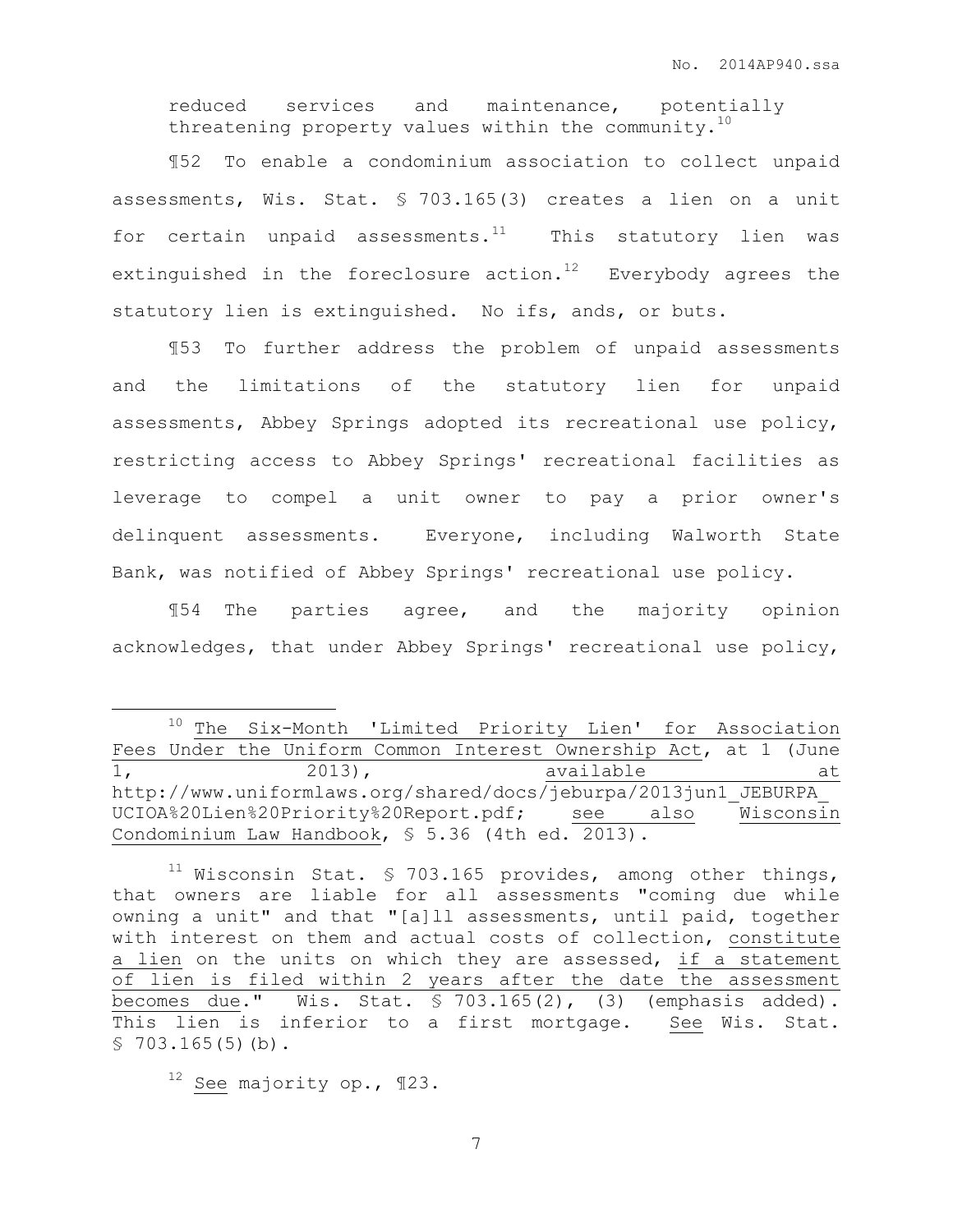an owner of a unit "ha[s] no legal obligation to pay the former owners' outstanding assessments after foreclosure  $\ldots$ . ...  $^{\prime\prime}$  In other words, Walworth State Bank (and any person purchasing the units from the Bank) is not liable for the prior owner's unpaid assessments. $14$  Refusing to pay the prior owner's delinquent assessments results only in the new owner's exclusion from Abbey Springs' recreational facilities.

¶55 Nevertheless, the majority opinion concludes that Abbey Springs' recreational use policy "impermissibly revives a lien on the condominium units that was eliminated by the foreclosure action."<sup>15</sup>

¶56 No lien was revived under Abbey Springs' recreational use policy. The "well-established law" is that a lien cannot exist independent of a debt.<sup>16</sup> A lien secures payments for

 $\overline{a}$ 

 $14$  See Walworth State Bank v. Abbey Springs Condo. Ass'n, Inc., No. 2014AP940, unpublished slip op., ¶18 (Wis. Ct. App. Mar. 26, 2015) ("Nothing in Abbey Springs' policy gave Abbey Springs the right to pursue recovery of the unpaid assessments from [the Bank].").

 $15$  Majority op.,  $\P1$ .

 $16$  Dorr v. Sacred Heart Hosp., 228 Wis. 2d 425, 437, 597 N.W.2d 462 (Ct. App. 1999) (defining a lien as "a 'Qualified right of property which a creditor has in or over specific property of his debtor . . . .' Because a lien is a right to encumber property until a debt is paid, it presupposes the existence of a debt.") (quoting Black's Law Dictionary 832 (5th ed. 1979)) (emphasis in original).

This court has endorsed Dorr's analysis of a lien, stating:

Dorr's analysis began with the proposition that a lien "presupposes the existence of a debt." 228 Wis. 2d at (continued)

 $13$  Majority op.,  $\P$ 27.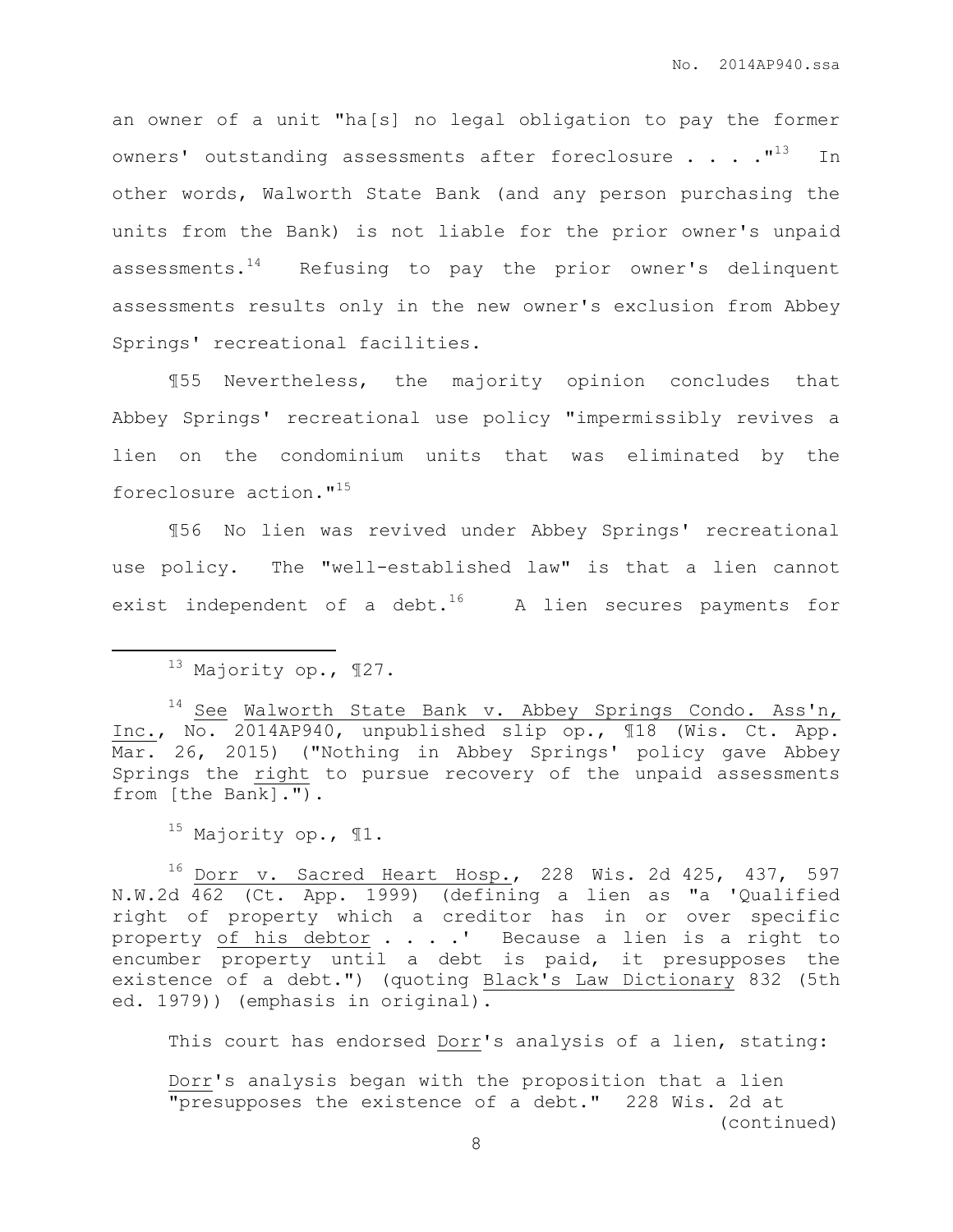debts due the lienholder and facilitates the satisfaction of that obligation.

¶57 The majority opinion acknowledges this "wellestablished" law, but does not recognize its importance in the instant case.<sup>17</sup>

¶58 In the instant case, Walworth State Bank and the new owners of the foreclosed units are not indebted to Abbey Springs for the past owners' unpaid assessments. The new owners are not personally liable to Abbey Springs for any past unpaid assessments. The prior owners of the units remain indebted to Abbey Springs for unpaid assessments they incurred while owners. $18$  Stated simply, the foreclosure action severed the debt of the prior owners for unpaid assessments from the collateral; the debt remained that of the prior owners and the collateral was gone.

¶59 The majority opinion invents a "straw lien" and then blows it down, concluding that Abbey Springs' recreational use

437, 587 N.W.2d 462. That proposition is deeply rooted in our jurisprudence, see Boorman v. Wis. Rotary Engine Co., 36 Wis. 207, 212-13 (1874), and widely accepted. See 51 Am. Jur. 2d Liens \$ 13 (2011).

Gister v. Am. Family Mut. Ins. Co., 2012 WI 86, ¶51, 342 Wis. 2d 496, 818 N.W.2d 880.

 $17$  Majority op.,  $\P$ 27.

 $\overline{a}$ 

18 See majority op., 123; see also Badger III Ltd. P'ship v. Howard, Needles, Tammen & Bergendoff, 196 Wis. 2d 891, 898-99, 539 N.W.2d 904 (Ct. App. 1995) (recognizing that a debt unsatisfied in a foreclosure action and sheriff's sale survives the foreclosure).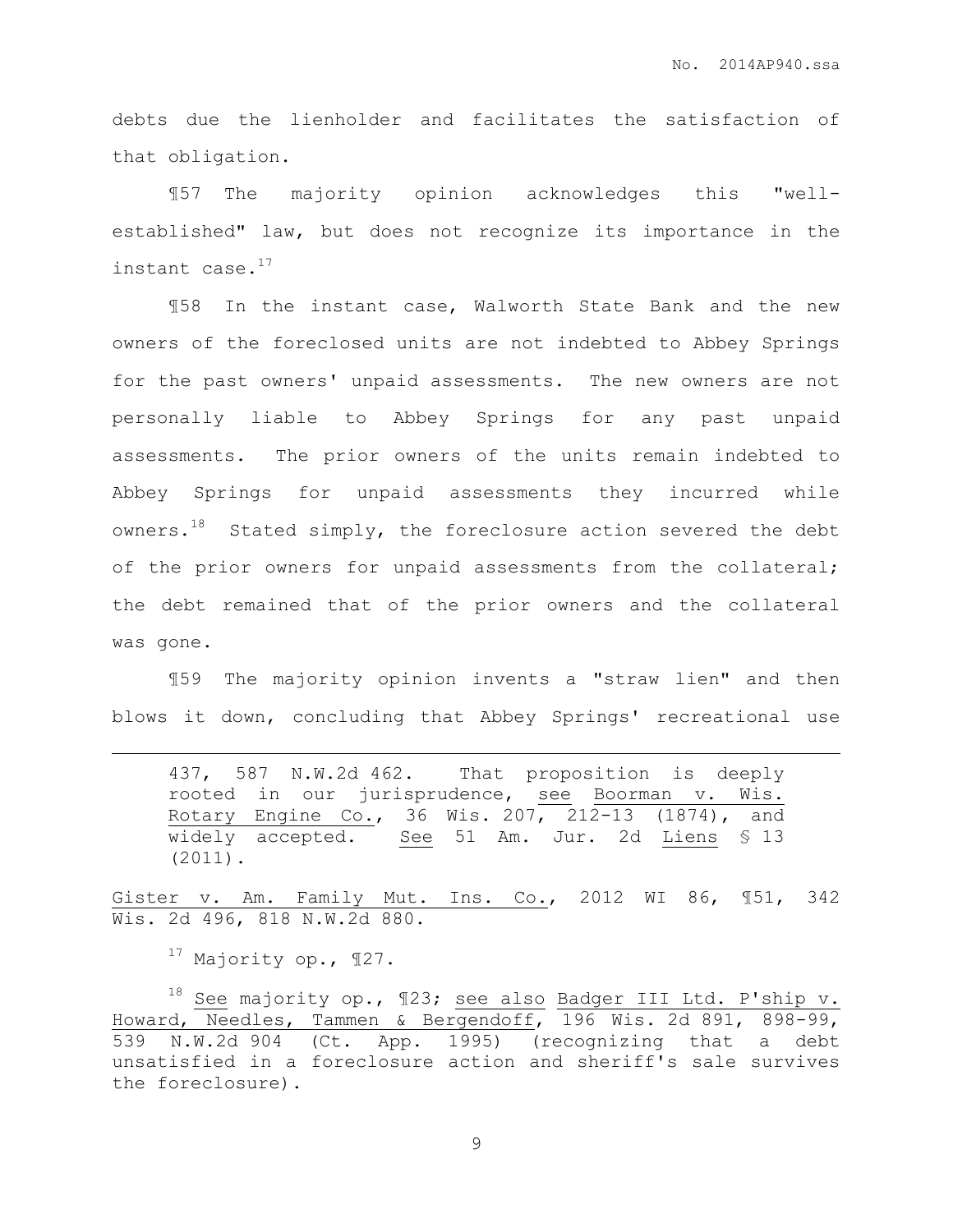policy violates "well-established foreclosure law."<sup>19</sup> The majority opinion does not explain what "well-established foreclosure law" Abbey Springs' recreational use policy violates.

¶60 I turn now to the second rationale of the majority opinion: Abbey Springs' recreational use policy violates the circuit court's order for judgment on foreclosure. The judgment eliminated "all right, title, interest, lien or equity of redemption" of Abbey Springs in and to the foreclosed units. See majority op., ¶¶2, 30.

¶61 I agree with the majority opinion that the five elements of the foreclosure judgment-right, title, interest, lien, and equity of redemption—should be analyzed.<sup>20</sup> I have already explained that Abbey Springs does not claim, and is not entitled to claim, a lien in and to the foreclosed units. Nor does Abbey Springs claim an equity of redemption in and to the foreclosed units. So what right, title, or interest does Abbey Springs claim in and to the foreclosed units?

¶62 The answer is that Abbey Springs does not claim any right, title, or interest in and to the foreclosed units. Abbey Springs' recreational use policy restricts the unit owners' access to certain recreational facilities, as several briefs claim, as leverage to compel satisfaction of all assessments in arrears.

 $\overline{a}$ 

<sup>19</sup> Majority op., ¶2.

 $20$  See majority op., 127.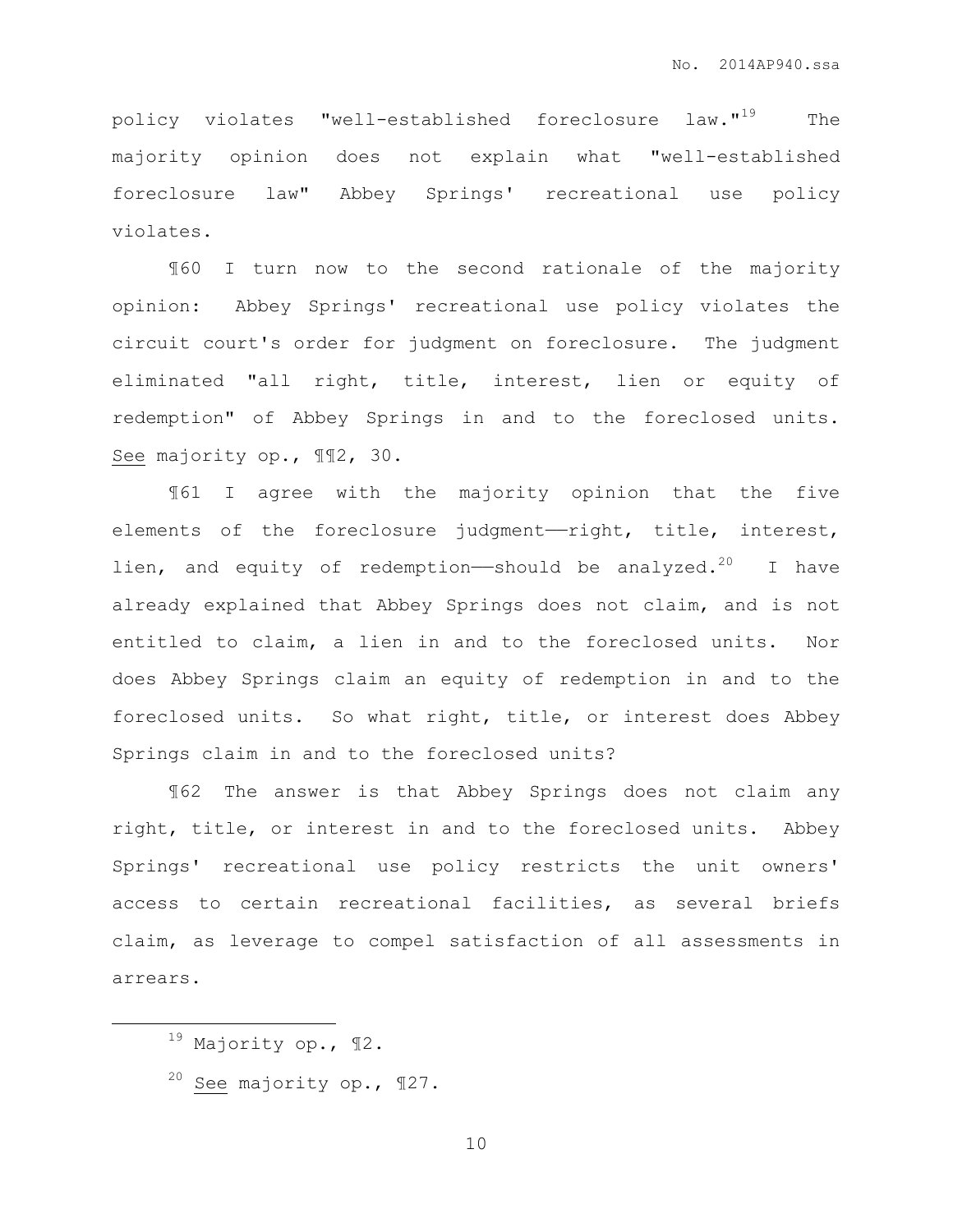¶63 If an owner wants to live in a condominium unit at Abbey Springs without using the recreational facilities, the owner need not pay any prior owner's delinquent assessments.<sup>21</sup>

¶64 A restriction on the use of recreational facilities used as leverage to compel satisfaction of all assessments in arrears is not, as the majority opinion claims, a right, title, or interest by Abbey Springs in and to the foreclosed units.<sup>22</sup> This court has allowed condominium associations to restrain an owner's use of a unit. If a condominium association can restrict an owner's use of a unit, it surely can restrict the use of recreational facilities.

¶65 In Apple Valley Gardens Ass'n, Inc. v. MacHutta, 2009 WI 28, ¶24, 316 Wis. 2d 85, 763 N.W.2d 126, the court held that a restriction on renting units was a "reasonable rule[ or] regulation[] governing the use of the units."

¶66 An association's prohibition on the rental of a condominium unit is permissible under Wis. Stat. § 703.10(1) and (3), which permit a condominium association to adopt rules or amend its bylaws to impose restrictions or requirements

 $\overline{a}$ 

 $21$  The owners, like other condominium owners, will still be responsible for paying assessments coming due while they own the unit. They will not be responsible for any prior owners' delinquent assessments. See Wis. Stat. § 703.165(2) ("A unit owner shall be liable for all assessments, or installments thereof, coming due while owning a unit  $\ldots$ .").

 $22$  See majority op., 127.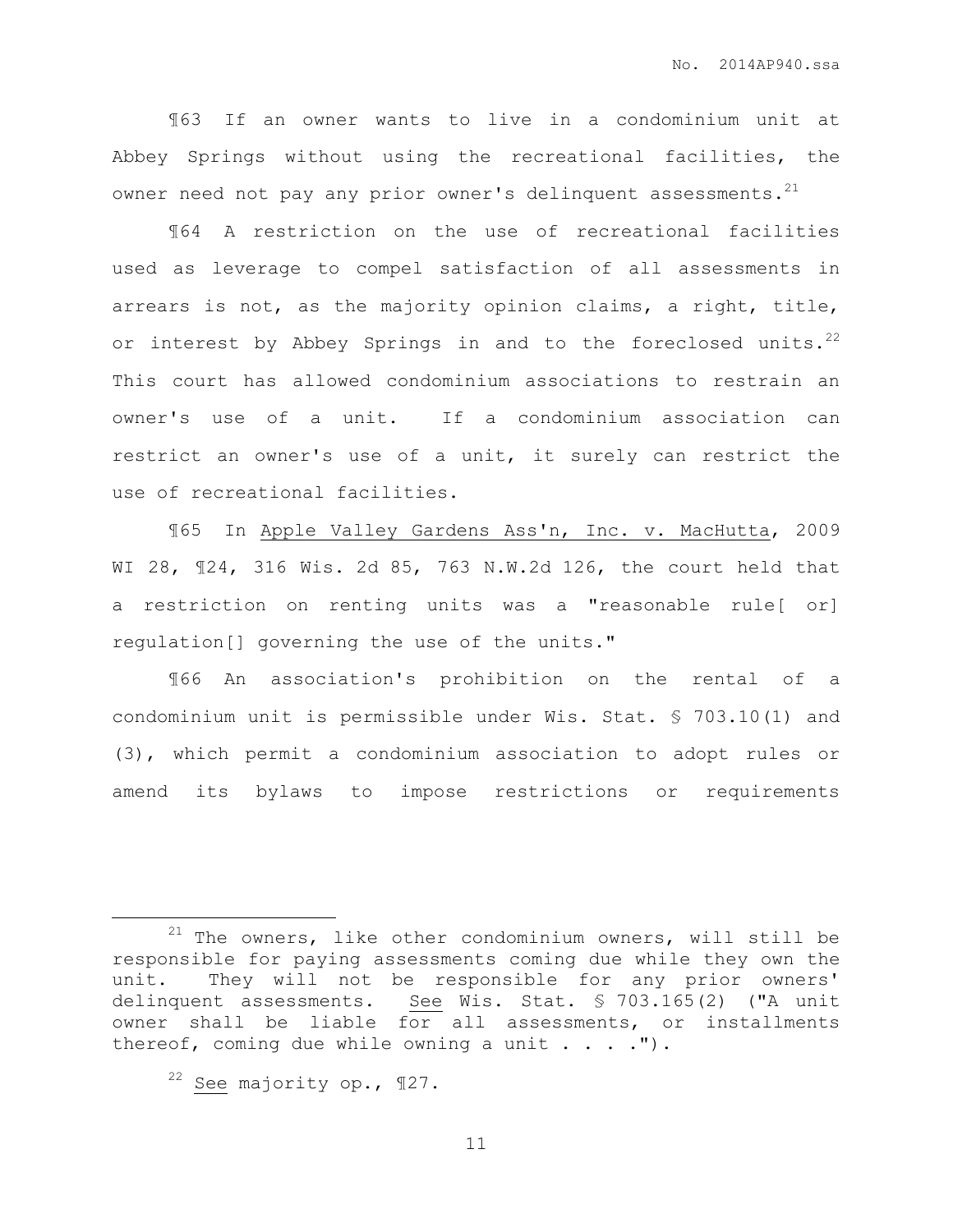respecting the use of the units. $^{23}$  If the rental restriction on the use of a unit does not violate the right, title, or interest of an owner of a unit, surely a restriction or requirement limiting the use of recreational facilities $24$  does not violate the right, title, or interest of an owner of a unit.<sup>25</sup>

 $\overline{a}$ 

See also Wis. Stat. § 703.15(1), which provides that the association's board of directors generally governs the association's affairs. The association has the power to, among other things, "[e]xercise any other power conferred by the condominium instruments or bylaws." See Wis. Stat.  $$703.15(3)(a)4.$ 

The condominium association is created by a declaration on file with the register of deeds, bylaws, and policies adopted by the board of directors. See Wis. Stat. §§ 703.01(8), 703.07(1), 703.09, 703.10(1); Wisconsin Condominium Law Handbook, § 5.2 (4th ed. 2013).

 $24$  Underscoring this conclusion, Abbey Springs' recreational facilities are not common elements of the condominium in which the units at issue are located. See majority op., ¶3.

<sup>25</sup> The Wisconsin Condominium Law Handbook,  $\frac{1}{5}$  5.50 (4th ed. 2013), describes Apple Valley as "indicat[ing] that restrictions do not violate the provisions of the Condominium Ownership Act and impl[ying] that broader restrictions may be enforceable. In addition, the decision extends to the rules and regulations as a source of restrictions." Abbey Springs' recreational use policy is one such rule or regulation.

 $23$  Wisconsin Stat. § 703.10(1) (with added emphasis) provides: "The administration of every condominium shall be governed by bylaws. Every unit owner shall comply strictly with the bylaws and with the rules adopted under the bylaws, as the bylaws or rules are amended from time to time . . . . " Wisconsin Stat. § 703.10(3) provides: "The bylaws also may contain any other provision regarding the management and operation of the condominium, including any restriction on or requirement respecting the use and maintenance of the units and the common elements."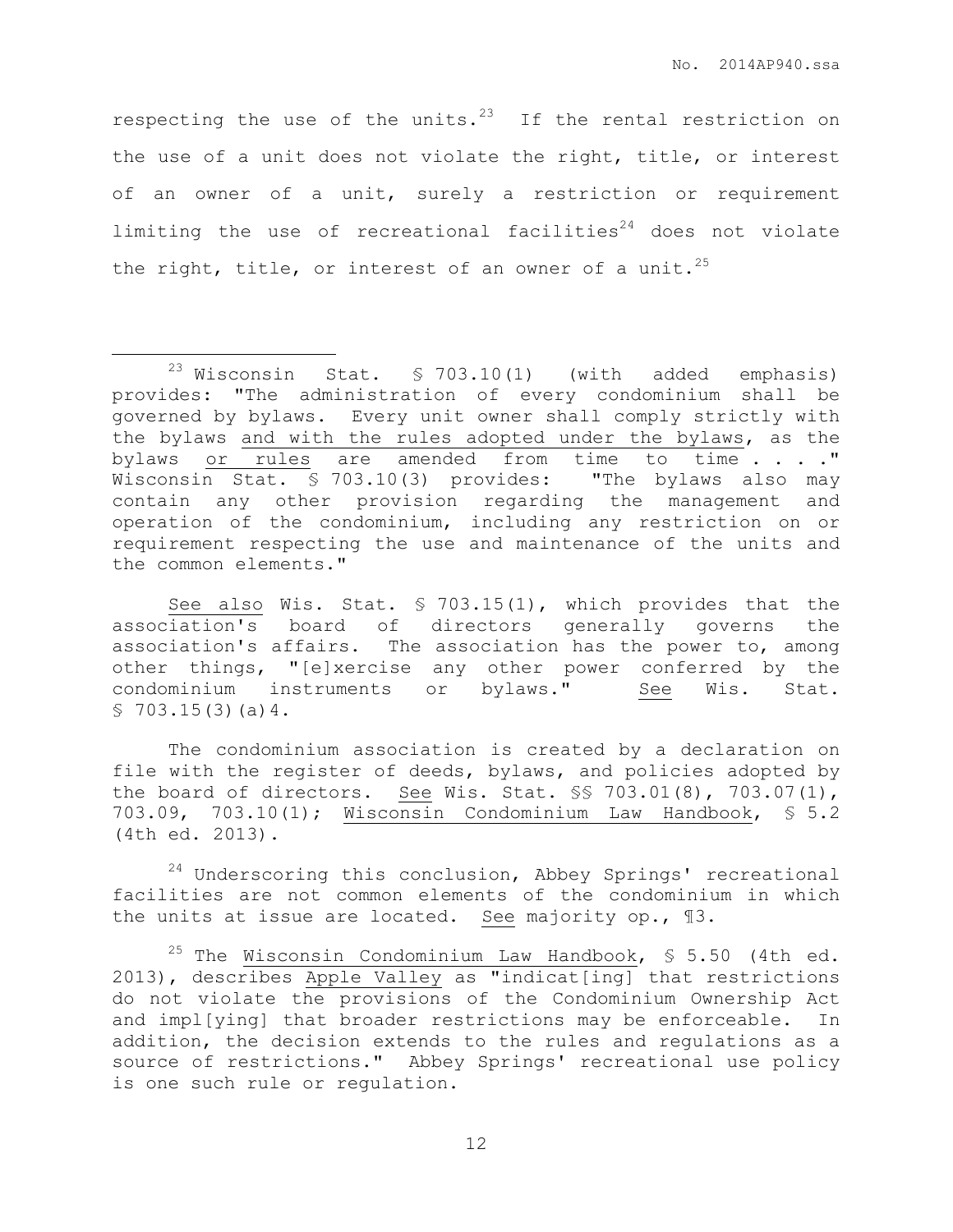¶67 A logical extension of the majority opinion's conclusion that Abbey Springs' recreational use policy violates the judgment of foreclosure is that restrictions on the use of a unit by a condominium association in its declaration, bylaws, or policies (or similar restrictions adopted by a homeowner's association) do not survive a judgment of foreclosure.

¶68 Under this reading of the majority opinion, a restriction on renting condominium units contained in the association's bylaws would not survive a foreclosure action, because it perpetually saddles the property and all subsequent owners with the restriction on renting.<sup>26</sup> This court concluded in Apple Valley, however, that such restrictions on renting are permissible, see 316 Wis. 2d 85, ¶31, and the court of appeals has recognized that such restrictions remain in force even after a foreclosure. See Bankers Tr. Co. of Cal. v. Bregant, 2003 WI App 86, ¶15, 261 Wis. 2d 855, 661 N.W.2d 498 (recognizing that although an action to enforce a bylaw restriction on rental was premature, it was "uncontroverted that . . . the bylaw restriction of owner-occupancy was enforceable" following a foreclosure sale).

¶69 Moreover, under this logical extension of the majority opinion, restrictions imposed by homeowners' associations regarding, for instance, repair and maintenance of a home, architecture of homes, or the placement of homes would similarly be imperiled by a foreclosure action. Courts have concluded

 $\overline{a}$ 

<sup>26</sup> See majority op., ¶23.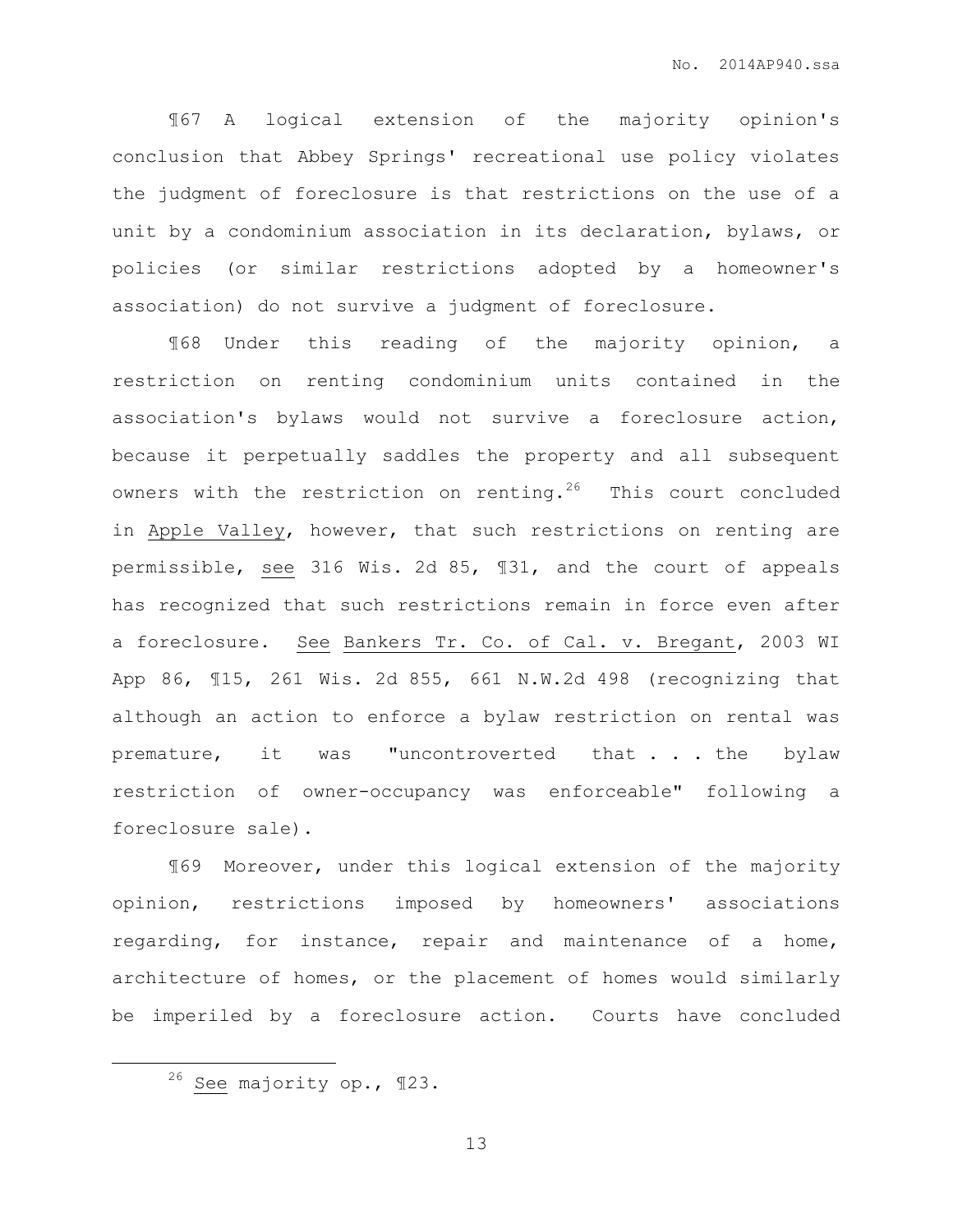that restrictions imposed by a homeowners' association survive a foreclosure sale. See Thirteen S. Ltd. v. Summit Vill., Inc., 866 P.2d 257, 261 (Nev. 1993) (holding that a homeowners' association's covenants, conditions, and restrictions were not extinguished in a tax foreclosure sale).

¶70 The majority opinion disavows this logical extension of its holding, stating that restrictions like "[a] use restriction that prohibits dogs on condominium property . . ." are permissible because they do not "depend on a prior owner's actions and would not result in a foreclosed debt forever haunting a particular unit instead of following the prior owners to whom the debt belongs."<sup>27</sup> The majority opinion continues, asserting that such restrictions are permissible because they "generally apply to all property owners equally and not just to those who have the misfortune of purchasing units from prior owners who left unpaid debts behind."<sup>28</sup>

¶71 This line of reasoning is flawed for several reasons.

¶72 First, as I have explained above, Abbey Springs' recreational use policy does not create a spectral debt, "haunting" the unit until paid. A subsequent owner is free to pay or not pay the prior owner's past due assessments.

¶73 Second, Abbey Springs' recreational use policy, despite the majority opinion's view, does "generally apply to

 $\overline{a}$ 

<sup>27</sup> Majority op., ¶29.

 $28$  Majority op.,  $129$ .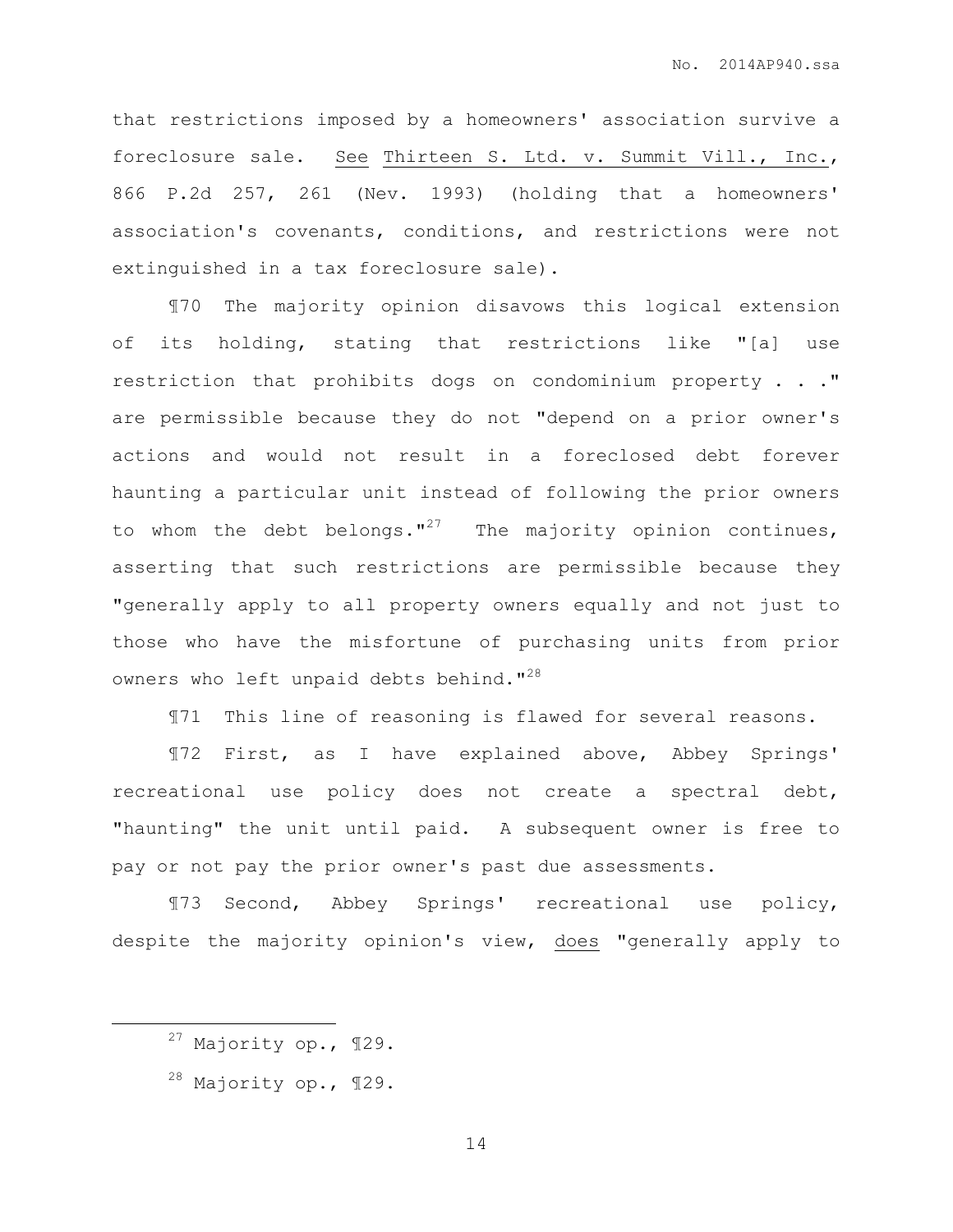all property owners equally  $\ldots$  . . . "<sup>29</sup> That is, all unit owners are subject to the same restriction, and any unit owners (regardless of how they purchased the unit) will be barred from the recreational facilities if there are unpaid assessments against the unit.

¶74 Third, and importantly, a purchaser buys a condominium unit on notice of the condominium association's (or homeowners' association's) declaration, bylaws, and policies. Prospective purchasers who want to use the recreational facilities and are unhappy about paying past due assessments may choose to purchase the unit at a lower price or may chose to buy a different property. Although the majority opinion characterizes this situation as a "misfortune, $^{\prime\prime\prime}$ " the buyer has a choice.

¶75 For the reasons stated, I conclude that Abbey Springs' recreational use policy does not constitute a lien on the foreclosed units and does not violate the judgment of foreclosure.

### II

¶76 Finally, addressing an argument made by Walworth State Bank (and not resolved by the majority opinion),  $31$  I conclude that Abbey Springs' recreational use policy does not render title to the foreclosed units unmarketable.

 $\overline{a}$ 

- <sup>30</sup> See majority op., ¶29
- $31$  See majority op., 113 n.7.

<sup>29</sup> Majority op., ¶29.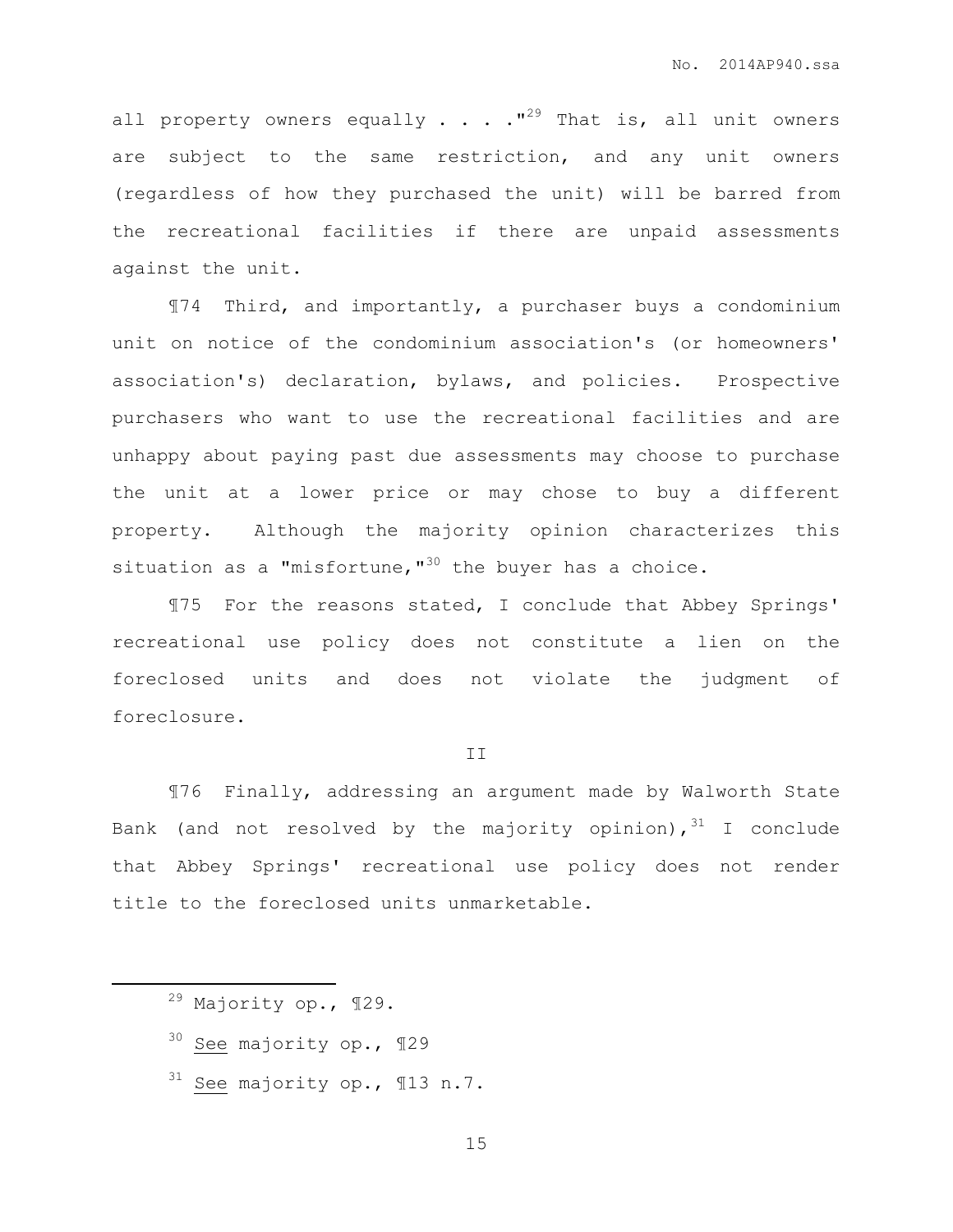¶77 Title is marketable if it "can be held in peace and quiet; not subject to litigation to determine its validity; not open to judicial doubt." Apple Valley, 316 Wis. 2d 85, ¶27 (quotation omitted).

¶78 Walworth State Bank argues that it is entitled to summary judgment on its declaratory judgment action because Abbey Springs' policy renders the "title [to the foreclosed units] unmarketable, or at the very least, adversely affects its marketability."

¶79 Wisconsin Stat. § 703.10(6) prohibits condominium bylaws from affecting the transfer of title to a condominium unit. Wisconsin Stat. § 703.10(6) states: "Title to a condominium unit is not rendered unmarketable or otherwise affected by any provision of the bylaws or by reason of any failure of the bylaws to comply with the provisions of this chapter."

¶80 This provision is "a protection of the title and is not a vehicle for a finding of impairment." Apple Valley, 316 Wis. 2d 85, ¶29 (citing Bankers Tr., 261 Wis. 2d 855, ¶¶18-19) (emphasis added).

¶81 Nevertheless, Walworth State Bank argues that Abbey Springs' recreational use policy affects the quality of the unit's title and its marketability.

¶82 In Apple Valley, we addressed whether a condominium bylaw prohibiting the rental of a condominium unit rendered the unit's title unmarketable. The Apple Valley court determined that although the rental restriction affected the use of the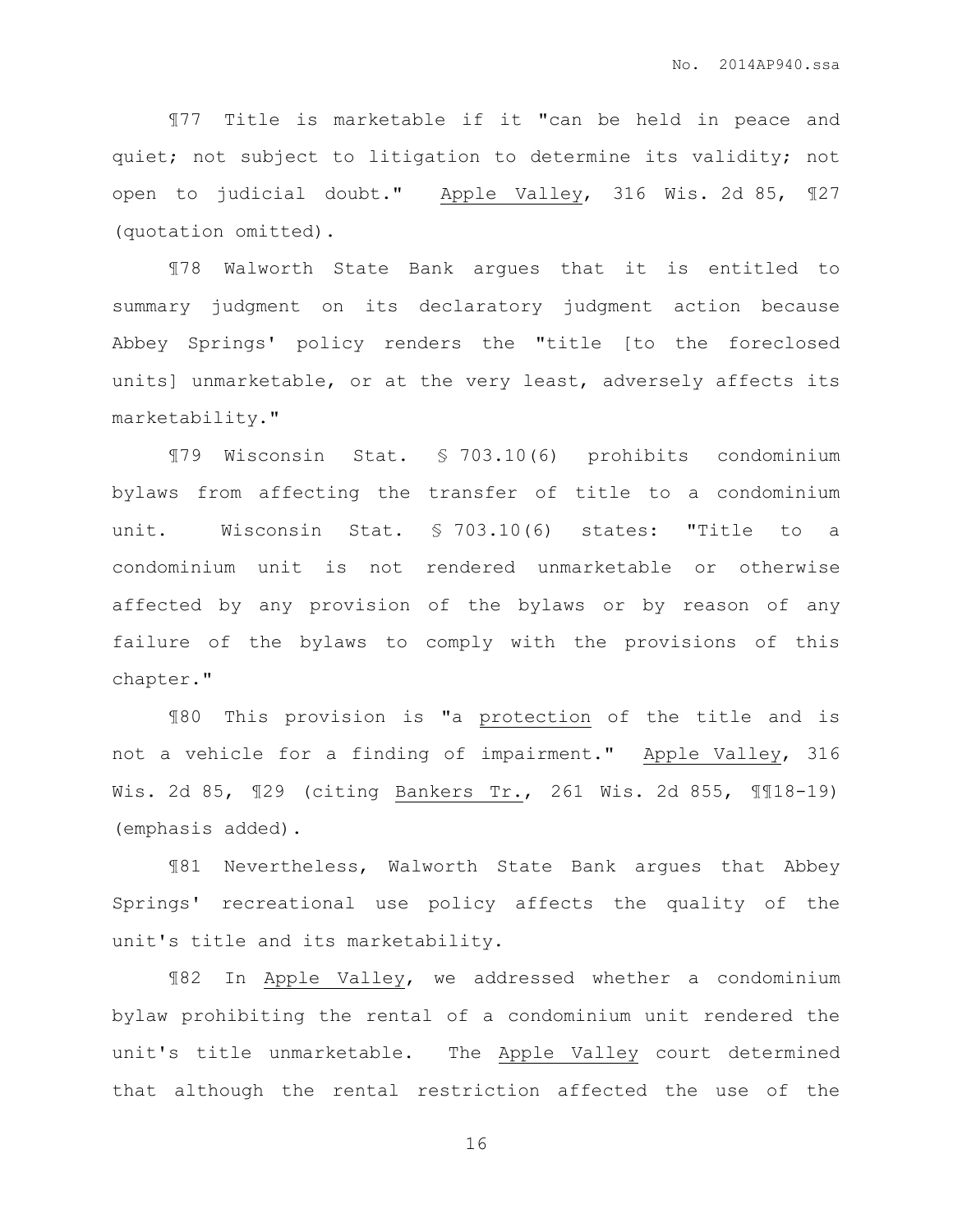property, it did not affect the owner's ability to convey title. Apple Valley, 316 Wis. 2d 85, ¶28.

¶83 The same is true in the instant case. Although Walworth State Bank presented evidence that Abbey Springs' recreational use policy reduced the market value of the units, it presented no evidence that the restriction affected Walworth State Bank's ability to convey its title.

¶84 Walworth State Bank has not presented any evidence that the unavailability of the recreational facilities, which were not part of the common areas and were available only for an additional cost, rendered the title to the foreclosed units unmarketable.

¶85 Following the foreclosure, Walworth State Bank took title to the units free and clear of "'all right, title, interest, lien or equity of redemption' in and to the property."<sup>32</sup>

¶86 Abbey Springs' recreational use policy simply allows Abbey Springs to exclude an owner from access to Abbey Springs' recreational facilities unless delinquent assessments are paid. It does not affect the owner's ability to convey title.

\* \* \* \*

¶87 Because I conclude that Abbey Springs' policy does not violate "well-established foreclosure law" or "effectively revive[] a lien against" the units, and that Walworth State Bank took title to the units following the foreclosure free of "all

 $\overline{a}$ 

 $32$  Majority op.,  $\sqrt{ }$  (quoting the foreclosure judgment).